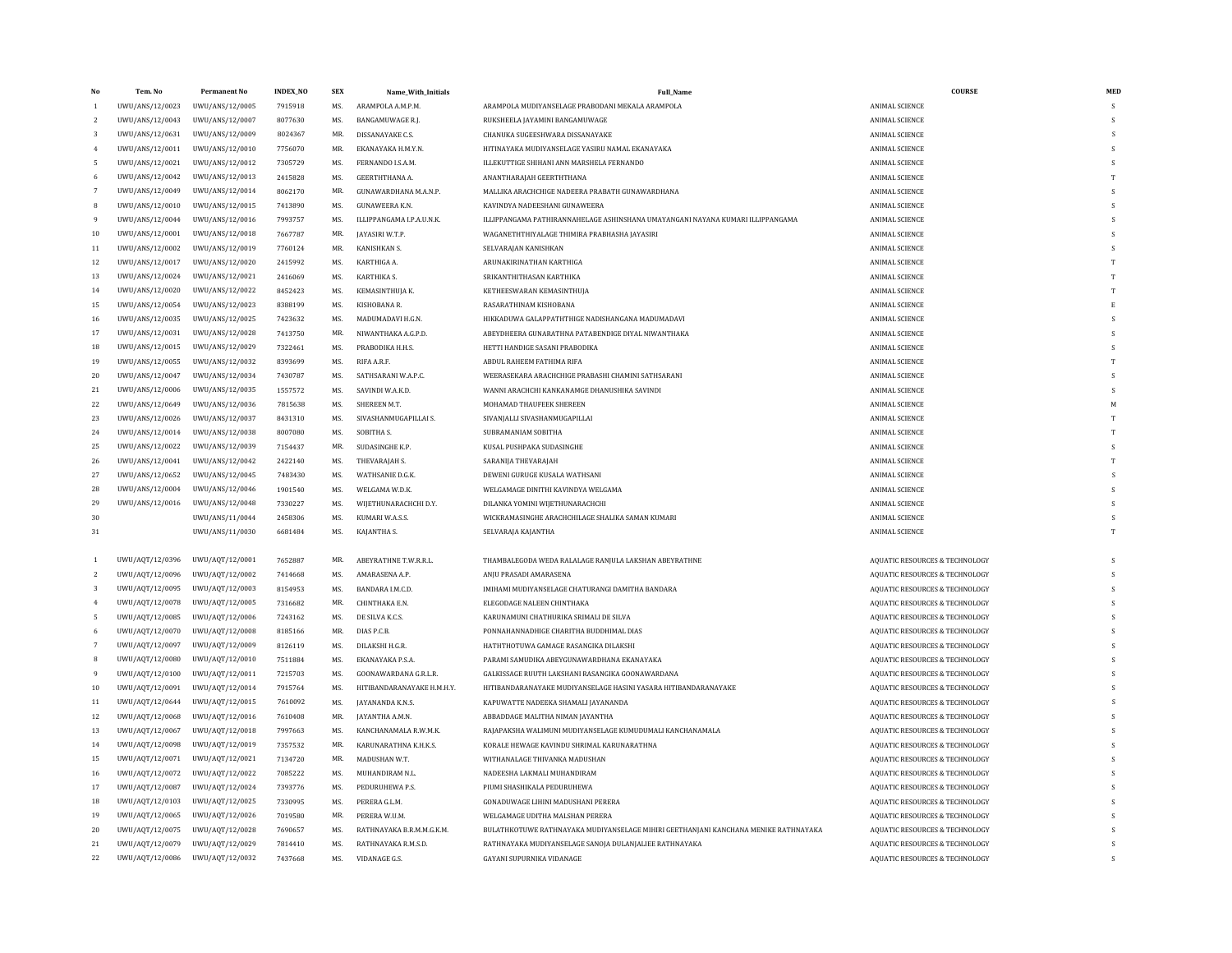| 23              | UWU/AQT/12/0088 | UWU/AQT/12/0033 | 7427387            | MS.            | WEERAKOON A.P                         | AKILA PRABUDDHI WEERAKOON                                                 | <b>AOUATIC RESOURCES &amp; TECHNOLOGY</b>                                 |          |
|-----------------|-----------------|-----------------|--------------------|----------------|---------------------------------------|---------------------------------------------------------------------------|---------------------------------------------------------------------------|----------|
| 24              | UWU/AQT/12/0104 | UWU/AQT/12/0034 | 7361823            | MS.            | WICKRAMANAYAKA D.N.                   | DULANI NADEESHA WICKRAMANAYAKA                                            | AQUATIC RESOURCES & TECHNOLOGY                                            | s        |
| 25              |                 | UWU/AQT/11/0023 | 5447887            | MS.            | RATHNAYAKE R.M.C.P.                   | RATHNAYAKE MUDIYANSELAGE CHATHURANI PRIYADARSHANI RATHNAYAKE              | AQUATIC RESOURCES & TECHNOLOGY                                            |          |
| 26              |                 | UWU/AQT/11/0014 | 6563430            | MR.            | SOSAI B.M.K.                          | BAPTIST MARY KIMDAN SOSAI                                                 | <b>AQUATIC RESOURCES &amp; TECHNOLOGY</b>                                 | T        |
|                 |                 |                 |                    |                |                                       |                                                                           |                                                                           |          |
| -1.             | UWU/CST/12/0165 | UWU/CST/12/0001 | 7557183            | MS.            | ABEYRATHNA W.M.I.I.                   | WAHINDARA MUDIYANSELAGE IESA ISURI ABEYRATHNA                             | COMPUTER SCIENCE & TECHNOLOGY                                             |          |
| $\overline{2}$  | UWU/CST/12/0154 | UWU/CST/12/0003 | 7064020            | MS.            | AMARABANDU O.K.N.                     | OBINAMUNI KUSHANI NAYANATHARA AMARABANDU                                  | COMPUTER SCIENCE & TECHNOLOGY                                             | S        |
| 3               | UWU/CST/12/0113 | UWU/CST/12/0004 | 7127448            | MR.            | <b>ARIYASINGHE H.K.E.S</b>            | HEWA KUMARAGE ERANDA SAMITH ARIYASINGHE                                   | <b>COMPUTER SCIENCE &amp; TECHNOLOGY</b>                                  | <b>S</b> |
| $\overline{4}$  | UWU/CST/12/0176 | UWU/CST/12/0005 | 8333343            | MS.            | ARULANANTHAM A.                       | ARUNNIRTHANA ARULANANTHAM                                                 | COMPUTER SCIENCE & TECHNOLOGY                                             |          |
| 5.              | UWU/CST/12/0141 | UWU/CST/12/0006 | 7449356            | MS.            | CHANDIMA T.D.K.D.                     | THIBBATUWA DENIYA KANKANAMGE DILINI CHANDIMA                              | <b>COMPUTER SCIENCE &amp; TECHNOLOGY</b>                                  | s        |
| 6               | UWU/CST/12/0159 | UWU/CST/12/0007 | 1276050            | MR.            | DE ALWIS A.J.J.                       | ADAMBARAGE JEEWAKA JAYASHAN DE ALWIS                                      | <b>COMPUTER SCIENCE &amp; TECHNOLOGY</b>                                  |          |
| $7\phantom{.0}$ | UWU/CST/12/0174 | UWU/CST/12/0008 | 8327947            | MS.            | ELALASINGHAM C.V.                     | CLAUDA VITHYASHINI ELALASINGHAM                                           | COMPUTER SCIENCE & TECHNOLOGY                                             | T        |
| 8               | UWU/CST/12/0146 | UWU/CST/12/0009 | 8284440            | MS.            | FANOON A.R.F.S.                       | ABDUL RAHEEM FATHIMA SIHNAS FANOON                                        | COMPUTER SCIENCE & TECHNOLOGY                                             |          |
| 9               | UWU/CST/12/0168 | UWU/CST/12/0010 | 2313057            | MS.            | FARWIN M.Y.S.                         | MOHAMED YOOSUFF SHAMMAMA FARWIN                                           | COMPUTER SCIENCE & TECHNOLOGY                                             |          |
| 10              | UWU/CST/12/0143 | UWU/CST/12/0011 | 2237938            | MR.            | FERNANDO W.B.B.S.K.                   | WARNAKULASURIYA BUSA BADUGE SALINDA KRISHAN FERNANDO                      | COMPUTER SCIENCE & TECHNOLOGY                                             |          |
| 11              | UWU/CST/12/0173 | UWU/CST/12/0012 | 1723928            | MS.            | GAMAGE G.G.N.D.                       | GALLALA GAMAGE NIRMANI DINU GAMAGE                                        | COMPUTER SCIENCE & TECHNOLOGY                                             |          |
| 12              | UWU/CST/12/0115 | UWU/CST/12/0013 | 8422524            | MS.            | GOWTHAMY K.                           | KUMARAVELRAJAH GOWTHAMY                                                   | COMPUTER SCIENCE & TECHNOLOGY                                             |          |
| 13              | UWU/CST/12/0139 | UWU/CST/12/0014 | 7716842            | MR.            | <b>GUNARATHNA B.H.N.R.M</b>           | BUWANEKABAHU HITHTHARA NAIDELAGE ROSHAN MANOJ GUNARATHNA                  | <b>COMPUTER SCIENCE &amp; TECHNOLOGY</b>                                  | s        |
| 14              | UWU/CST/12/0133 | UWU/CST/12/0015 | 8015511            | MS.            | GUNARATHNA G.M.R.G.                   | GUNARATHNA MUDIYANSELAGE ROSHIKA GIMHANI GUNARATHNA                       | COMPUTER SCIENCE & TECHNOLOGY                                             | S        |
| 15              | UWU/CST/12/0150 | UWU/CST/12/0016 | 1020072            | MR.            | <b>GUNARATHNA P.D.P.</b>              | PATHIRANNEHELAGE DILANKA PRADEEP GUNARATHNA                               | <b>COMPUTER SCIENCE &amp; TECHNOLOGY</b>                                  | S        |
| $16\,$          | UWU/CST/12/0123 | UWU/CST/12/0017 | 7344473            | MS.            | HEWAWASAM N.A.                        | NEELAMANI AYESHANI HEWAWASAM                                              | COMPUTER SCIENCE & TECHNOLOGY                                             | s        |
| 17              | UWU/CST/12/0178 | UWU/CST/12/0018 | 2395754            | MS.            | HIMALI INTHUJA J.                     | JEYARAMAN HIMALI INTHUJA                                                  | COMPUTER SCIENCE & TECHNOLOGY                                             | T        |
| 18              | UWU/CST/12/0129 | UWU/CST/12/0019 | 7389752            | MR.            | JAYADEWA R.D.L.                       | RUPANINGAL DINUKA LAKMAL JAYADEWA                                         | COMPUTER SCIENCE & TECHNOLOGY                                             | S        |
| $19\,$          | UWU/CST/12/0164 | UWU/CST/12/0020 | 2118980            | MR.            | JAYASINGHE J.A.H.E.                   | JAYASINGHE ARACHCHIGE HASITHA ERANDA JAYASINGHE                           | COMPUTER SCIENCE & TECHNOLOGY                                             |          |
| 20              | UWU/CST/12/0118 | UWU/CST/12/0021 | 7127367            | MR.            | JAYASIRI S.A.N.U.K.                   | SENANAYAKA AMARASINGHAGE NUWAN UDAYA KUMARA JAYASIRI                      | <b>COMPUTER SCIENCE &amp; TECHNOLOGY</b>                                  |          |
| 21              | UWU/CST/12/0110 | UWU/CST/12/0023 | 2427800            | MR.            | KANESPARAN S.                         | SANGARAPALAN KANESPARAN                                                   | <b>COMPUTER SCIENCE &amp; TECHNOLOGY</b>                                  | T        |
| 22              | UWU/CST/12/0135 | UWU/CST/12/0027 | 7330936            | MR.            | LAKMAL L.P.S.S.                       | LAHADA PURAGE SACHEERA SUDARSHANA LAKMAL                                  | COMPUTER SCIENCE & TECHNOLOGY                                             | S        |
| 23              | UWU/CST/12/0577 | UWU/CST/12/0029 | 8139644            | MS.            | LAKMALI S.D.D.                        | SEVANAGE DULANJALI DARSHIKA LAKMALI                                       | COMPUTER SCIENCE & TECHNOLOGY                                             |          |
| 24              | UWU/CST/12/0162 | UWU/CST/12/0030 | 1595474            | MS.            | LAKSHIKA M.V.P.T.                     | MUNASIN VIDANA PATHIRANA THILINI LAKSHIKA                                 | COMPUTER SCIENCE & TECHNOLOGY                                             | s        |
| 25              | UWU/CST/12/0179 | UWU/CST/12/0031 | 7896034            | MS.            | MADAWALA R.M.D.S.K.                   | RATHNAYAKA MUDIYANSELAGE DILUM SEVWANDI KUMARI MADAWALA                   | COMPUTER SCIENCE & TECHNOLOGY                                             |          |
| 26              | UWU/CST/12/0111 | UWU/CST/12/0032 | 7316224            | MR.            | MADURANGA N.D.                        | NAKANDALAGE DILAN MADURANGA                                               | COMPUTER SCIENCE & TECHNOLOGY                                             | S        |
| 27              | UWU/CST/12/0117 | UWU/CST/12/0034 | 2422590            | MS.            | MAHESALINGAM S.                       | SIVENTHINI MAHESALINGAM                                                   | COMPUTER SCIENCE & TECHNOLOGY                                             |          |
| 28              | UWU/CST/12/0145 | UWU/CST/12/0035 |                    | MR.            |                                       |                                                                           | <b>COMPUTER SCIENCE &amp; TECHNOLOGY</b>                                  | S        |
| 29              | UWU/CST/12/0120 | UWU/CST/12/0036 | 7126794<br>2428210 | MR.            | MOHOTTI C.M.<br>NAVARUBAN N.          | CHATHURA MADUSANKA MOHOTTI<br>NITHYANANTHAM NAVARUBAN                     | COMPUTER SCIENCE & TECHNOLOGY                                             | T        |
|                 |                 |                 |                    | MR.            |                                       | RAJAKARUNA ABERATHNA HERATH MUDIYANSELAGE NADEESHA DILEEN NAWAGATHTHEGAMA | <b>COMPUTER SCIENCE &amp; TECHNOLOGY</b>                                  | S        |
| 30              | UWU/CST/12/0654 | UWU/CST/12/0037 | 7896514            | MR.            | NAWAGATHTHEGAMA R.A.H.M.N.D.          |                                                                           |                                                                           |          |
| 31<br>32        | UWU/CST/12/0109 | UWU/CST/12/0038 | 1486810            | MS.            | NIMALARATHNA L.B.O.D.<br>NISHANTHI S. | LIYANA BADALGE OSANDA DESHAN NIMALARATHNA<br>SIVANANTHAN NISHANTHI        | COMPUTER SCIENCE & TECHNOLOGY<br><b>COMPUTER SCIENCE &amp; TECHNOLOGY</b> | T        |
|                 | UWU/CST/12/0106 | UWU/CST/12/0039 | 2436558            |                |                                       |                                                                           |                                                                           |          |
| 33              | UWU/CST/12/0163 | UWU/CST/12/0041 | 7143419            | MS.            | PATHIRANA I.S                         | <b>IMALKA SENARATH PATHIRANA</b>                                          | COMPUTER SCIENCE & TECHNOLOGY                                             | s        |
| 34              | UWU/CST/12/0629 | UWU/CST/12/0042 | 7845138            | MS.            | PEIRIS W.S.M.                         | WARNAKULASURIYA SACHINI MADUSHIKA PEIRIS                                  | COMPUTER SCIENCE & TECHNOLOGY                                             |          |
| 35              | UWU/CST/12/0153 | UWU/CST/12/0043 | 8413894            | MR.            | PREMABALAN A.                         | AMBIKAIBALAN PREMABALAN                                                   | COMPUTER SCIENCE & TECHNOLOGY                                             | s        |
| 36              | UWU/CST/12/0651 | UWU/CST/12/0044 | 7871201            | MS.            | RAJAKARUNA K.M.A.S.                   | KALUPAHANA MESTRIGE ACHINI SANDAMALI RAJAKARUNA                           | COMPUTER SCIENCE & TECHNOLOGY                                             |          |
| 37              | UWU/CST/12/0157 | UWU/CST/12/0045 | 7050623            | MS.            | RAMLAN G.R.Y.                         | GNEI RAMISHA YOHANI RAMLAN                                                | COMPUTER SCIENCE & TECHNOLOGY                                             | s        |
| 38              | UWU/CST/12/0158 | UWU/CST/12/0046 | 7376740            | MS.            | RATHNAYAKA P.D.J.C.K.                 | PATHTHINI DEWA JANANI CHATHUSHKA KUMARI RATHNAYAKA                        | <b>COMPUTER SCIENCE &amp; TECHNOLOGY</b>                                  |          |
| 39              | UWU/CST/12/0166 | UWU/CST/12/0047 | 2313723            | MS.            | SAJIYYA S.M.S.F.                      | SEIHU MOHAMED SAMSUDEEN FATHIMA SAJIYYA                                   | COMPUTER SCIENCE & TECHNOLOGY                                             |          |
| 40              | UWU/CST/12/0180 | UWU/CST/12/0048 | 7418850            | M <sub>S</sub> | SANDEEPANI R.M.U.                     | RATHNAYAKA MUDIYANSELAGE UDARA SANDEEPANI                                 | <b>COMPUTER SCIENCE &amp; TECHNOLOGY</b>                                  | s        |
| 41              | UWU/CST/12/0155 | UWU/CST/12/0049 | 1376101            | MS.            | SANDUNI W.T.                          | WITHANAGE THANUJA SANDUNI                                                 | COMPUTER SCIENCE & TECHNOLOGY                                             |          |
| 42              | UWU/CST/12/0377 | UWU/CST/12/0050 | 2422549            | MS.            | SATHANA S.                            | SUBRAMANIAM SATHANA                                                       | <b>COMPUTER SCIENCE &amp; TECHNOLOGY</b>                                  | T        |
| 43              | UWU/CST/12/0147 | UWU/CST/12/0051 | 2313766            | MS.            | SHAFANA A.R.F.                        | ABDUL RAHEEM FATHIMA SHAFANA                                              | COMPUTER SCIENCE & TECHNOLOGY                                             |          |
| 44              | UWU/CST/12/0160 | UWU/CST/12/0052 | 8279632            | MR.            | SIFAN J.M.                            | <b>JABEER MOHAMED SIFAN</b>                                               | COMPUTER SCIENCE & TECHNOLOGY                                             | T        |
| 45              | UWU/CST/12/0125 | UWU/CST/12/0053 | 8397783            | MS.            | SINTHUJA R.                           | RASALINGAM SINTHUJA                                                       | COMPUTER SCIENCE & TECHNOLOGY                                             | T        |
| 46              | UWU/CST/12/0134 | UWU/CST/12/0054 | 2415950            | MS.            | SINTHUJA V.                           | VIJAYARAJAH SINTHUJA                                                      | <b>COMPUTER SCIENCE &amp; TECHNOLOGY</b>                                  | T        |
| 47              | UWU/CST/12/0122 | UWU/CST/12/0055 | 1517309            | MS.            | SIRIWARDHANA S.D.R.                   | SAMANTHA DARSHIKA RUPASINGHE SIRIWARDHANA                                 | COMPUTER SCIENCE & TECHNOLOGY                                             |          |
| 48              | UWU/CST/12/0181 | UWU/CST/12/0056 | 2375770            | MS.            | SIVANESASELVAN S.                     | SUGANYA SIVANESASELVAN                                                    | COMPUTER SCIENCE & TECHNOLOGY                                             | T        |
| 49              | UWU/CST/12/0177 | UWU/CST/12/0057 | 1848283            | MR.            | SIYAMBALAPITIYA D.K.M.W.              | DON KALANKA MANUJAYA WISHWANATH SIYAMBALAPITIYA                           | COMPUTER SCIENCE & TECHNOLOGY                                             |          |
| 50              | UWU/CST/12/0630 | UWU/CST/12/0058 | 7679823            | MR.            | SOMAWEERA Y.A.T.R.                    | YADDEHI ARACHCHILLAGE THILINA RAIITHA SOMAWEERA                           | <b>COMPUTER SCIENCE &amp; TECHNOLOGY</b>                                  |          |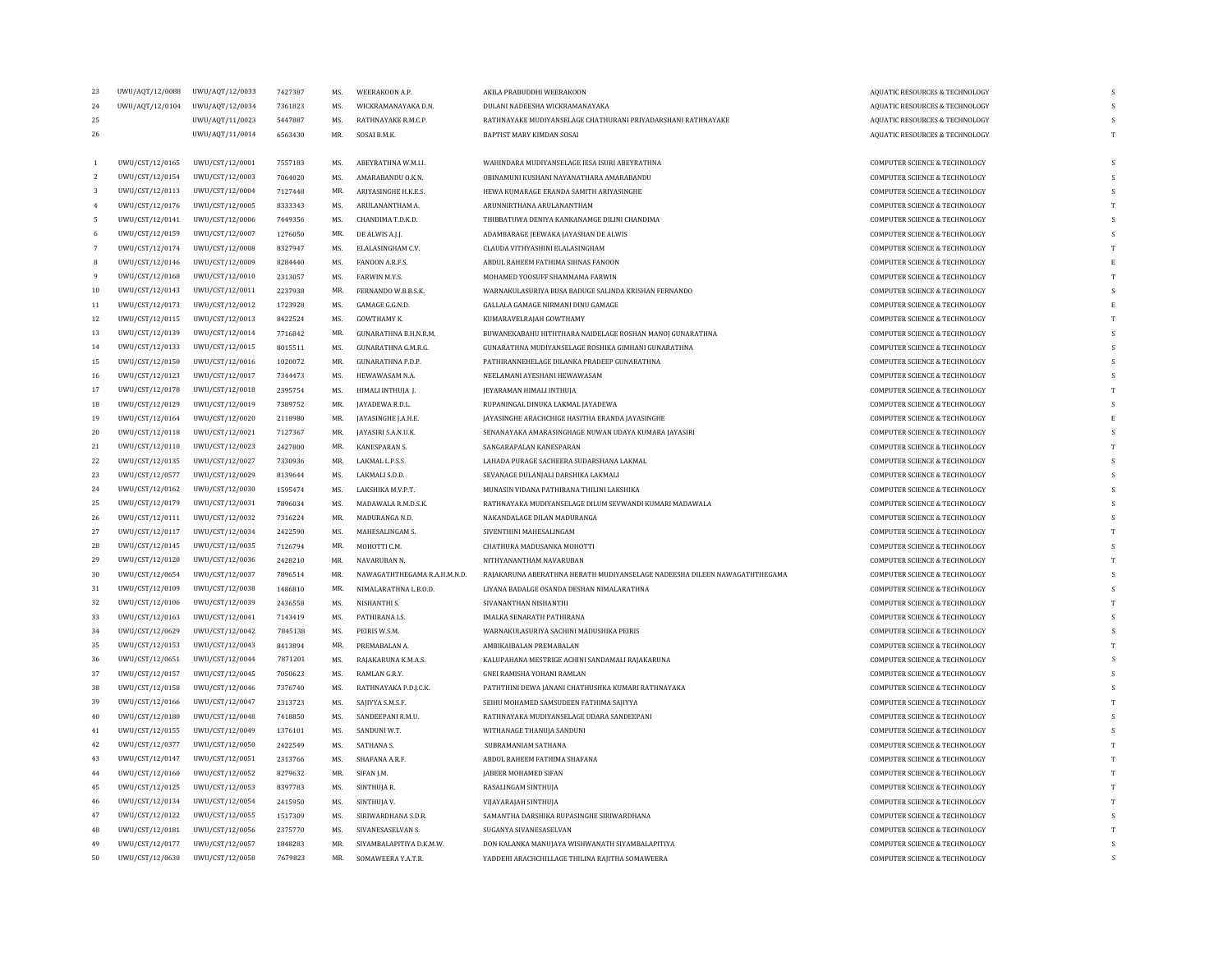| 51             | UWU/CST/12/0130                 | UWU/CST/12/0059                                                    | 2051028 | MS.        | SUPESHALA H.K.N.            | HEWA KIRINDAGE NIPUNI SUPESHALA                                           | <b>COMPUTER SCIENCE &amp; TECHNOLOGY</b>                       |   |
|----------------|---------------------------------|--------------------------------------------------------------------|---------|------------|-----------------------------|---------------------------------------------------------------------------|----------------------------------------------------------------|---|
| 52             | UWU/CST/12/0169                 | UWU/CST/12/0060                                                    | 8016488 | MS.        | SUPUNI H.D.S.               | HEWAGE DON SHASHIKALA SUPUNI                                              | <b>COMPUTER SCIENCE &amp; TECHNOLOGY</b>                       |   |
| 53             | UWU/CST/12/0138                 | UWU/CST/12/0061                                                    | 7184611 | MS.        | UDUGAMA U.D.N.P.M.          | UDUGAMA DEVAGE NIMESHA PRASADIKA MADUSHANI UDUGAMA                        | COMPUTER SCIENCE & TECHNOLOGY                                  |   |
| 54             | UWU/CST/12/0171                 | UWU/CST/12/0062                                                    | 7288859 | MS.        | UWANTHIKA G.A.I.            | GATAMANNA ARACHCHIGE ISURI UWANTHIKA                                      | COMPUTER SCIENCE & TECHNOLOGY                                  |   |
| 55             | UWU/CST/12/0114                 | UWU/CST/12/0063                                                    | 8414637 | MR.        | VENUSARAN N.                | NAVANEETHAM VENUSARAN                                                     | COMPUTER SCIENCE & TECHNOLOGY                                  |   |
| 56             | UWU/CST/12/0127                 | UWU/CST/12/0064                                                    | 8094969 | MR.        | WEERAKOON A.M.C.A.B.        | ABASING MUDIYANSELAGE CHAVINDA AKILA BANDARA WEERAKOON                    | COMPUTER SCIENCE & TECHNOLOGY                                  |   |
| 57             | UWU/CST/12/0137                 | UWU/CST/12/0065                                                    | 1370677 | MS.        | WELIVITA G.M.               | GAYESHA MADUWANTHI WELIVITA                                               | COMPUTER SCIENCE & TECHNOLOGY                                  | S |
| 58             | UWU/CST/12/0156                 | UWU/CST/12/0066                                                    | 7585837 | MS.        | WICKRAMARATHNA R.H.T.M      | RAKWANA HATHANALAGE THILINI MADUWANTHI WICKRAMARATHNA                     | COMPUTER SCIENCE & TECHNOLOGY                                  |   |
| 59             | UWU/CST/12/0416                 | UWU/CST/12/0067                                                    | 7144865 | MS.        | WICKRAMASINGHE A.W.A.S.T.M. | AHANGAMA WICKRAMASINGHE ARACHCHIGE SANDINI TARUKA MIHIRAVI WICKRAMASINGHE | COMPUTER SCIENCE & TECHNOLOGY                                  |   |
| 60             | UWU/CST/12/0170                 | UWU/CST/12/0068                                                    | 8000425 | MR.        | WIJERATHNE W.M.G.S.         | WIJEKOON MUDIYANSELAGE GEHAN SAHIRU WIJERATHNE                            | COMPUTER SCIENCE & TECHNOLOGY                                  | S |
| 61             |                                 | UWU/CST/11/0043                                                    | 6634907 | MR.        | NIROSH N.                   | NANTHAKUMAR NIROS                                                         | COMPUTER SCIENCE & TECHNOLOGY                                  |   |
| 62             |                                 | UWU/CST/11/0027                                                    | 6305504 | MR.        | KARUNARATHNA T.M.M.M.K.     | THISAWALANGU MUDIYANSELAGE MADUSANKA MADAWA KUMARA KARUNARATHNA           | COMPUTER SCIENCE & TECHNOLOGY                                  |   |
| 63             |                                 | UWU/CST/11/0007                                                    | 5899915 | MR.        | DAYARATHNE B.G.G.N          | BATHALAWATHTHE GEDARA GIHAN NIRANGA DAYARATHNE                            | COMPUTER SCIENCE & TECHNOLOGY                                  | s |
| 64             |                                 | UWU/CST/11/0040                                                    | 5816220 | MR.        | DASANAYAKE D.M.S.B.         | DASANAYAKE MUDIYANSELAGE SOORIYA BANDARA DASANAYAKE                       | COMPUTER SCIENCE & TECHNOLOGY                                  |   |
| 65             |                                 | UWU/CST/11/0012                                                    | 5044316 | MR.        | WICKRAMASINGHE T.K.D.D.     | THALPAWILA KANKANAMGE DIMUTH DILSHAN WICKRAMASINGHE                       | COMPUTER SCIENCE & TECHNOLOGY                                  | S |
| 66             |                                 | UWU/CST/10/0034                                                    | 2049724 | MS.        | SENEVIRATHNA W.K.O.         | WEDAGE KALANI OMESHA SENEVIRATHNA                                         | COMPUTER SCIENCE & TECHNOLOGY                                  |   |
| 67             |                                 | UWU/CST/10/0016                                                    | 1335278 | MR.        | <b>JAYAMINI M.P.W.D.</b>    | MUTHUGAL PEDIGE WIMAL DAMMIKA JAYAMINI                                    | COMPUTER SCIENCE & TECHNOLOGY                                  |   |
| 68             |                                 | UWU/CST/10/0039                                                    | 3316831 | MR.        | SURESKUMAR S.               | SINNARASA SURESKUMAR                                                      | COMPUTER SCIENCE & TECHNOLOGY                                  | T |
|                |                                 |                                                                    |         |            |                             |                                                                           |                                                                |   |
|                | UWU/ENM/12/0203                 | UWU/ENM/12/0001                                                    | 1121367 | MS.        | ABEYWARDANA S.I.W.          | SAMADHI INDRACHAPA WICKRAMASINGHE ABEYWARDANA                             | ENTREPRENEURSHIP & MANAGEMENT                                  |   |
| $\overline{2}$ | UWU/ENM/12/0209                 | UWU/ENM/12/0002                                                    | 7872798 | MS.        | ABEYWICKRAMA D.M.           | DILINI MALIKA ABEYWICKRAMA                                                | ENTREPRENEURSHIP & MANAGEMENT                                  | s |
| $\sqrt{3}$     |                                 | UWU/ENM/12/0244 UWU/ENM/12/0005                                    | 8365954 | MS.        | BAVANUJA Q.E.               | QUINTEN EDWARD BAVANUJA                                                   | ENTREPRENEURSHIP & MANAGEMENT                                  | T |
| $\overline{4}$ |                                 | UWU/ENM/12/0202 UWU/ENM/12/0006                                    | 1530232 | MR.        | BELPAGE T.L.                | THARINDU LAKRUWAN BELPAGE                                                 | ENTREPRENEURSHIP & MANAGEMENT                                  | S |
| 5              | UWU/ENM/12/0210                 | UWU/ENM/12/0007                                                    | 2138468 | MR.        | BOWALA B.M.U.I.B.           | BOWALA MUDIYANSELAGE UVINDU ISURANGA BANDARA BOWALA                       | ENTREPRENEURSHIP & MANAGEMENT                                  |   |
| 6              | UWU/ENM/12/0188                 | UWU/ENM/12/0008                                                    | 7472757 | MS.        | CHAMANI M.H.J.              | MUDUGAMUWA HEWAGE JANITHA CHAMANI                                         | ENTREPRENEURSHIP & MANAGEMENT                                  |   |
| 7              |                                 | UWU/ENM/12/0204 UWU/ENM/12/0009                                    | 7190786 | MS.        | DANUTHTHARA R.T.            | RATHNAYAKAGE THILINI DANUTHTHARA                                          | ENTREPRENEURSHIP & MANAGEMENT                                  | s |
| 8              |                                 | UWU/ENM/12/0646 UWU/ENM/12/0011                                    | 8203822 | MS.        | DE ARTHUR A.G.K.            | ASWADDUMA GEDARA KAUSHANI DE ARTHUR                                       | ENTREPRENEURSHIP & MANAGEMENT                                  |   |
| 9              | UWU/ENM/12/0205                 | UWU/ENM/12/0012                                                    | 7041675 | MS.        | DE SILVA S.K.C.             | SEMBA KUTTI CHAMASHI DE SILVA                                             | ENTREPRENEURSHIP & MANAGEMENT                                  |   |
| 10             |                                 | UWU/ENM/12/0241 UWU/ENM/12/0013                                    | 7013639 | MS.        | DEVINDI G.A.D.T.B.          | GAMLATH ARACHCHIGE DON THILINI BUDDHIKA DEVINDI                           | ENTREPRENEURSHIP & MANAGEMENT                                  |   |
| 11             |                                 | UWU/ENM/12/0212 UWU/ENM/12/0014                                    | 1530194 | MR.        | DILSHAN A.H.A.              | AKURUGODA HETTIARACHCHIGE AKILA DILSHAN                                   | ENTREPRENEURSHIP & MANAGEMENT                                  |   |
| 12             |                                 | UWU/ENM/12/0199 UWU/ENM/12/0015                                    | 7559780 | MS.        | DISANAYAKA D.M.C.S.         | DISANAYAKA MUDIYANSELAGE CHANDRAMINI SUVIMALI DISANAYAKA                  | ENTREPRENEURSHIP & MANAGEMENT                                  |   |
| 13             |                                 | UWU/ENM/12/0245 UWU/ENM/12/0016                                    | 2065754 | MS.        | FERNANDO A.G.N.K.           | AMBAGAHADOLE GEDARA NIPUNI KAUSHALYA FERNANDO                             | ENTREPRENEURSHIP & MANAGEMENT                                  | s |
| $14\,$         |                                 | UWU/ENM/12/0217 UWU/ENM/12/0017                                    | 7326459 | MS.        | GOONAWARDENA R.A.           | RUWANI AYESHA GOONAWARDENA                                                | ENTREPRENEURSHIP & MANAGEMENT                                  |   |
| 15             |                                 | UWU/ENM/12/0201 UWU/ENM/12/0019                                    | 7437943 | MS.        | HEENATIGALA H.M.            | HANSIKA MALSHANI HEENATIGALA                                              | ENTREPRENEURSHIP & MANAGEMENT                                  | S |
| 16             | UWU/ENM/12/0231                 | UWU/ENM/12/0020                                                    | 7467389 | MS.        | HEWAPATHIRANA R.V.          | RIDMI VIMARSHI HEWAPATHIRANA                                              | ENTREPRENEURSHIP & MANAGEMENT                                  |   |
| 17             | UWU/ENM/12/0215 UWU/ENM/12/0021 |                                                                    | 7283830 | MS.        | HEWAWASAM D.D.D.            | DANWATHTHAGE DONA DILINI PUSHPAMALA HEWAWASAM                             | ENTREPRENEURSHIP & MANAGEMENT                                  |   |
| $18\,$         |                                 | UWU/ENM/12/0184 UWU/ENM/12/0022                                    | 1552210 | MS.        | IVONI K.G.U.                | KOSGAHA GAMAGE USHIKA IVONI                                               | ENTREPRENEURSHIP & MANAGEMENT                                  | s |
| 19             |                                 | UWU/ENM/12/0220 UWU/ENM/12/0023                                    | 1154060 | MS.        | JAYAKODY K.R.D.N.           | KALANSURIYA RANASINGHAGE DIMALI NISANSALA JAYAKODY                        | ENTREPRENEURSHIP & MANAGEMENT                                  |   |
| $20\,$         | UWU/ENM/12/0182                 | UWU/ENM/12/0024                                                    | 1495046 | MR.        | JAYANANDA S.C.S.            | SUWARISGE CHANAKA SANJEEWA JAYANANDA                                      | ENTREPRENEURSHIP & MANAGEMENT                                  |   |
| 21             |                                 | UWU/ENM/12/0229 UWU/ENM/12/0025                                    | 8017620 | MS.        | JAYASOORIYA J.M.D.Y.        | JAYASOORIYA MUDIYANSELAGE DEEPANI YASHODHA JAYASOORIYA                    | ENTREPRENEURSHIP & MANAGEMENT                                  | S |
| 22             |                                 |                                                                    | 1033549 |            |                             |                                                                           | ENTREPRENEURSHIP & MANAGEMENT                                  | S |
|                |                                 | UWU/ENM/12/0192 UWU/ENM/12/0026<br>UWU/ENM/12/0641 UWU/ENM/12/0027 | 8365040 | MS.<br>MR. | JAYASOORIYA K.K.Y.S.        | KASTHURIACHCHI KANKANAMALAGE YASHODHA SAMITHANI JAYASOORIYA               |                                                                |   |
| 23<br>24       |                                 | UWU/ENM/12/0224 UWU/ENM/12/0028                                    | 8189854 | MR.        | KAMALAN K.<br>KARTHEEBAN S. | KRISHNAMOORTHI KAMALAN<br>SUBRAMANIAM KARTHEEBAN                          | ENTREPRENEURSHIP & MANAGEMENT<br>ENTREPRENEURSHIP & MANAGEMENT | T |
|                |                                 | UWU/ENM/12/0198 UWU/ENM/12/0029                                    | 7559526 | MS.        | KODISINGHE K.A.D.H.         | KODISINGHE ARACHCHILAGE DASUNI HANSIKA KODISINGHE                         | ENTREPRENEURSHIP & MANAGEMENT                                  |   |
| 25<br>26       |                                 |                                                                    |         | MR.        |                             |                                                                           |                                                                |   |
|                |                                 | UWU/ENM/12/0197 UWU/ENM/12/0030                                    | 7400861 |            | KUMARA J.W.N.T.N.           | JAYAWICRAMA WITHANAGE NILUPUL THUSITHA NUWAN KUMARA                       | ENTREPRENEURSHIP & MANAGEMENT                                  | S |
| $27\,$         | UWU/ENM/12/0190                 | UWU/ENM/12/0031                                                    | 7555199 | MR.        | LIYANAGE S.D.               | SANJAYA DARSHANA LIYANAGE                                                 | ENTREPRENEURSHIP & MANAGEMENT                                  |   |
| 28             | UWU/ENM/12/0221                 | UWU/ENM/12/0032                                                    | 7250436 | MR.        | MADUSANKA T.P.S.            | THUDAWA PATHTHINIGE SAVINDA MADUSANKA                                     | ENTREPRENEURSHIP & MANAGEMENT                                  |   |
| 29             |                                 | UWU/ENM/12/0239 UWU/ENM/12/0033                                    | 7043694 | MS.        | NADEESHA A.G.C.             | ABEYWICKRAMA GAMACHCHIGE CHATHURI NADEESHA                                | ENTREPRENEURSHIP & MANAGEMENT                                  |   |
| 30             |                                 | UWU/ENM/12/0232 UWU/ENM/12/0034                                    | 8394040 | MS.        | NIRUJAH M.                  | MALLIGANTHAN NIRUJAH                                                      | ENTREPRENEURSHIP & MANAGEMENT                                  |   |
| 31             |                                 | UWU/ENM/12/0645 UWU/ENM/12/0035                                    | 7438133 | MS.        | PALANGASINGHE A.I.L.        | ACHINI IYANKA LAKSHANI PALANGASINGHE                                      | ENTREPRENEURSHIP & MANAGEMENT                                  |   |
| 32             |                                 | UWU/ENM/12/0216 UWU/ENM/12/0036                                    | 7352816 | MS.        | PANKAJA A.C.P.              | AHANA CAPUGE PRABHANI PANKAJA                                             | ENTREPRENEURSHIP & MANAGEMENT                                  | S |
| 33             | UWU/ENM/12/0196 UWU/ENM/12/0037 |                                                                    | 7035985 | MS.        | PATHMAPERUMA C.R.           | CHATHURI RASALA PATHMAPERUMA                                              | ENTREPRENEURSHIP & MANAGEMENT                                  |   |
| 34             |                                 | UWU/ENM/12/0191 UWU/ENM/12/0039                                    | 7083939 | MS.        | PERERA K.J.T.               | KOTTIGALAGE JAMI THEJANEE PERERA                                          | ENTREPRENEURSHIP & MANAGEMENT                                  |   |
| 35             |                                 | UWU/ENM/12/0185 UWU/ENM/12/0041                                    | 1073982 | MR.        | PERERA R.A.N.D.             | RANAWAKA ARACHCHIGE NEELAKA DHARMAPRIYA PERERA                            | ENTREPRENEURSHIP & MANAGEMENT                                  |   |
| 36             |                                 | UWU/ENM/12/0372 UWU/ENM/12/0044                                    | 2389070 | MR.        | RASAN M.A.M.                | MOHAMED ANSAR MOHAMED RASAN                                               | ENTREPRENEURSHIP & MANAGEMENT                                  | T |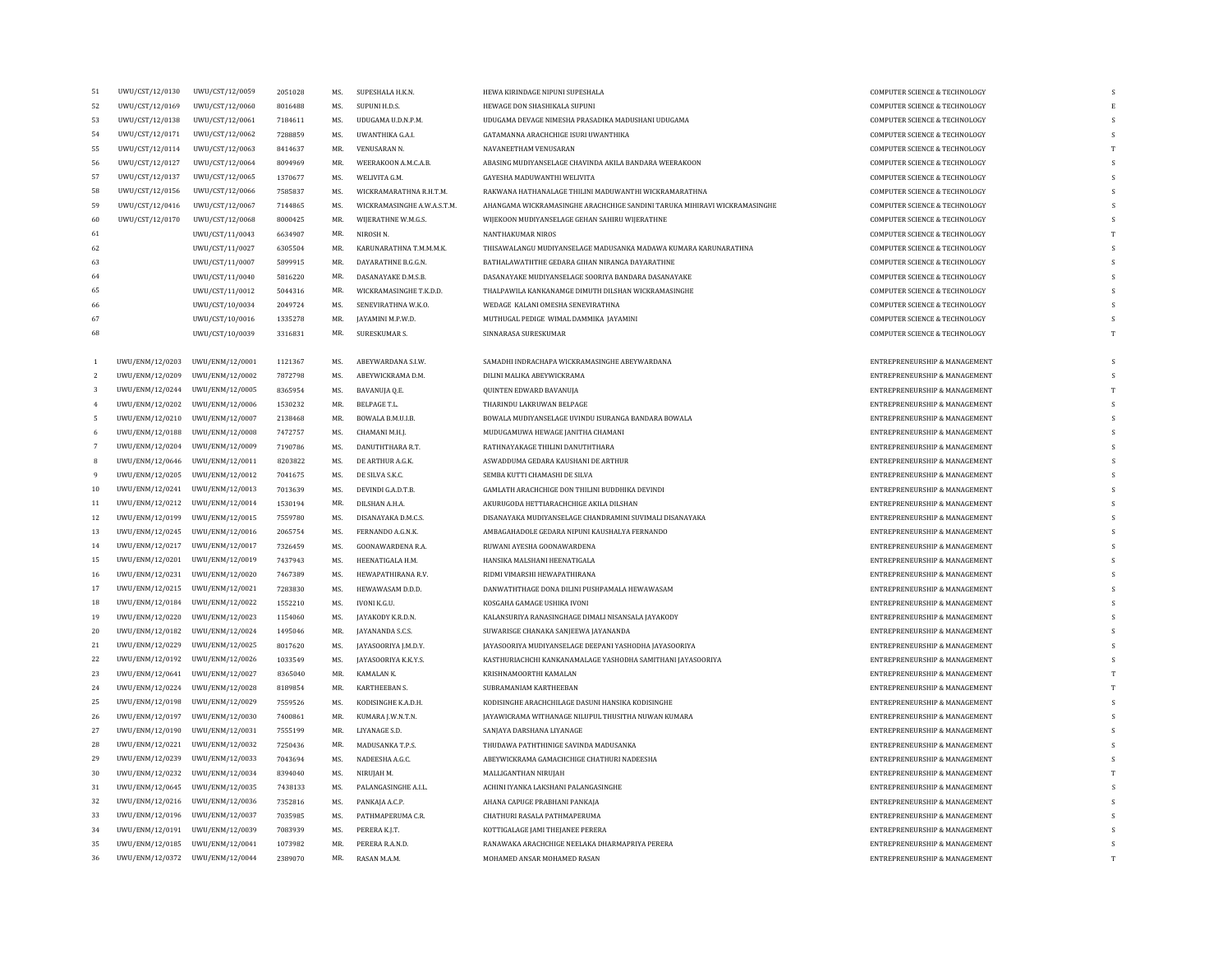| 37              | UWU/ENM/12/0228 | UWU/ENM/12/0045 | 7993889            | MS. | RATNAYAKE R.M.S.L.                      | RATNAYAKE MUDIYANSELAGE SHALINI LASANTHA RATNAYAKE                                        | ENTREPRENEURSHIP & MANAGEMENT              |                    |
|-----------------|-----------------|-----------------|--------------------|-----|-----------------------------------------|-------------------------------------------------------------------------------------------|--------------------------------------------|--------------------|
| 38              | UWU/ENM/12/0219 | UWU/ENM/12/0049 | 7280394            | MS. | SENEVIRATHNA G.V.                       | GAMLASSAGE VIDUMALITHI SENEVIRATHNA                                                       | ENTREPRENEURSHIP & MANAGEMENT              |                    |
| 39              | UWU/ENM/12/0640 | UWU/ENM/12/0050 | 8017484            | MS. | SENEVIRATHNA S.M.V.G.M.S.               | SAMARAKOON MUDIYANSELAGE WIDANEGEDARA MANOJI SEWWANDI SENEVIRATHNA                        | ENTREPRENEURSHIP & MANAGEMENT              | s                  |
| 40              | UWU/ENM/12/0206 | UWU/ENM/12/0051 | 7440367            | MS. | SHEHANSI N.B.A.H.                       | NAOTUNNA BADALGE ANCHANI HARSHA SHEHANSI                                                  | ENTREPRENEURSHIP & MANAGEMENT              | $\mathbf{C}$       |
| 41              | UWU/ENM/12/0227 | UWU/ENM/12/0052 | 2322315            | MS. | SHIFNAS M.F.                            | MEERAN FATHIMA SHIFNAS                                                                    | ENTREPRENEURSHIP & MANAGEMENT              | T                  |
| 42              | UWU/ENM/12/0194 | UWU/ENM/12/0053 | 1046144            | MS. | SIRIWARDANA W.M.B.M.                    | WEERAKKODY MUDALIGE BHAGYA MADUSHANI SIRIWARDANA                                          | ENTREPRENEURSHIP & MANAGEMENT              | $\mathbf{c}$       |
| 43              | UWU/ENM/12/0242 | UWU/ENM/12/0054 | 8007101            | MS. | SIVANANTHAN A                           | ANUSHA SIVANANTHAN                                                                        | ENTREPRENEURSHIP & MANAGEMENT              | T                  |
| $\bf 44$        | UWU/ENM/12/0226 | UWU/ENM/12/0057 | 2250837            | MS. | <b>UDESHANI D.M.S.</b>                  | DISSANAYAKE MUDIYANSELAGE SAMEERA UDESHANI                                                | ENTREPRENEURSHIP & MANAGEMENT              | $\mathbf{\hat{S}}$ |
|                 |                 |                 |                    |     |                                         |                                                                                           |                                            |                    |
| 1               | UWU/EAG/12/0288 | UWU/EAG/12/0001 | 8329230            | MS. | ABIRANCHELEAH R.                        | RAMALINGAM ABIRANCHELEAH                                                                  | EXPORT AGRICULTURE                         | T                  |
| $\overline{2}$  | UWU/EAG/12/0292 | UWU/EAG/12/0003 | 7331045            | MS. | CHATHURIKA G.W.S.                       | GONAPINUWALA WITHANAGE SANDUNI CHATHURIKA                                                 | EXPORT AGRICULTURE                         | s.                 |
| 3               | UWU/EAG/12/0277 | UWU/EAG/12/0005 | 7167695            | MS. | DHARMASENA M.K.S.L.                     | MAHAJUWANA KANKANAMGE SHANIKA LAKMINI DHARMASENA                                          | EXPORT AGRICULTURE                         |                    |
| $\overline{4}$  | UWU/EAG/12/0284 | UWU/EAG/12/0007 | 7708882            | MS. | DINUM W.M.I.                            | WARNASOORIYA MUDIYANSELAGE ISURU DINUM                                                    | <b>EXPORT AGRICULTURE</b>                  | s                  |
| 5               | UWU/EAG/12/0285 | UWU/EAG/12/0008 | 7991029            | MS. | DISSANAYAKA E.M.K.                      | ERANDI MADUBASHINI KUMARIHAMY DISSANAYAKA                                                 | EXPORT AGRICULTURE                         | S                  |
| 6               | UWU/EAG/12/0304 | UWU/EAG/12/0010 | 7716958            | MS. | HEMACHANDRA R.P.D.H.                    | RANTHATI PATHIRANNEHELAGE DHANANJI HIRANYA HEMACHANDRA                                    | <b>EXPORT AGRICULTURE</b>                  | $\mathbf{s}$       |
|                 | UWU/EAG/12/0296 | UWU/EAG/12/0012 | 7999267            | MR. | JAYALATH K.A.T.K                        | KASTHURI ARACHCHILAGE THIMIRA KESHAN JAYALATH                                             | <b>EXPORT AGRICULTURE</b>                  | S                  |
| 8               | UWU/EAG/12/0297 | UWU/EAG/12/0013 | 2250217            | MS. | <b>KARUNADASA R.M.S.P</b>               | RAMANAYAKA MUDIYANSELAGE SAUBHAGYA PRIYABHASHINI KARUNADASA                               | <b>EXPORT AGRICULTURE</b>                  | $\mathbf{C}$       |
| 9               | UWU/EAG/12/0273 | UWU/EAG/12/0015 | 7662670            | MS. | KARUNARATHNA H.G.M.K.                   | HANGIDI GEDARA MANJULA KUMUDINI KARUNARATHNA                                              | EXPORT AGRICULTURE                         | s.                 |
| $10\,$          | UWU/EAG/12/0295 | UWU/EAG/12/0016 | 7223803            | MS. | KARUNARATHNA J.M.C.U.                   | JAYASEKARA MUDALIGE CHATHURI UDESHIKA KARUNARATHNA                                        | EXPORT AGRICULTURE                         |                    |
| 11              | UWU/EAG/12/0301 | UWU/EAG/12/0017 | 7416547            | MS. | KAUMUDUNI A.J.P.N.                      | ARUMA JAYAWEERA PATABENDIGE NITHYA KAUMUDUNI                                              | <b>EXPORT AGRICULTURE</b>                  | s.                 |
| 12              | UWU/EAG/12/0302 | UWU/EAG/12/0018 | 8128669            | MS. | KAYATHRI V.                             | VEERASINGHAM KAYATHRI                                                                     | EXPORT AGRICULTURE                         | T                  |
| 13              | UWU/EAG/12/0276 | UWU/EAG/12/0019 | 1175688            | MS. | KITHMINI H.D.G.                         | HETTIARACHCHIGE DON GAYANA KITHMINI                                                       | <b>EXPORT AGRICULTURE</b>                  | $\mathbf{s}$       |
| 14              | UWU/EAG/12/0275 | UWU/EAG/12/0020 | 7716915            | MR. | KUMARA N.P.J.C.                         | NAINANAYAKE PATHIRANNEHELAGE JALIYA CHULA KUMARA                                          | EXPORT AGRICULTURE                         | s                  |
| 15              | UWU/EAG/12/0264 | UWU/EAG/12/0021 | 7565356            | MR. | KUMARA W.D.D.                           | WANIMUNI DEWAGE DHANUSHKA KUMARA                                                          | <b>EXPORT AGRICULTURE</b>                  | s                  |
| 16              | UWU/EAG/12/0261 | UWU/EAG/12/0022 | 7557124            | MS. | KUSALANI T.L.C.N.                       | THANAPATHI LIYANARALALAGE CHATHUMALI NIRODHA KUSALANI                                     | EXPORT AGRICULTURE                         | $\mathbf{s}$       |
| 17              | UWU/EAG/12/0300 | UWU/EAG/12/0023 | 7391145            | MS. | LAKSHANI S.H.S.                         | SENDA HANDI SACHINI LAKSHANI                                                              | <b>EXPORT AGRICULTURE</b>                  | s.                 |
| 18              | UWU/EAG/12/0307 | UWU/EAG/12/0024 |                    | MR. |                                         |                                                                                           |                                            | s                  |
| 19              |                 |                 | 8353735<br>7557302 | MS. | MADUSHANKA L.L.S.<br>PATHIRANA K.P.A.K. | LIYANAMANAGE LAHIRU SAMEERA MADUSHANKA<br>KAKUNAWELA PATHIRANALAGE AMA KANCHANA PATHIRANA | EXPORT AGRICULTURE<br>EXPORT AGRICULTURE   | s.                 |
|                 | UWU/EAG/12/0258 | UWU/EAG/12/0026 |                    |     |                                         |                                                                                           |                                            |                    |
| 20              | UWU/EAG/12/0269 | UWU/EAG/12/0028 | 7326106            | MS. | PEDURUHEWA P.S.                         | PAMODA SATHSARANI PEDURUHEWA                                                              | EXPORT AGRICULTURE                         | S                  |
| 21              | UWU/EAG/12/0290 | UWU/EAG/12/0029 | 7223773            | MS. | PIUMI K.V.H.                            | KUMARA VIDANALAGE HANSIKA PIUMI                                                           | EXPORT AGRICULTURE                         | s<br>s             |
| 22              | UWU/EAG/12/0293 | UWU/EAG/12/0030 | 7416997            | MR. | RAJAPAKSHA D.M.                         | DHANUSHKA MAHANAMA RAJAPAKSHA                                                             | EXPORT AGRICULTURE                         |                    |
| 23              | UWU/EAG/12/0268 | UWU/EAG/12/0032 | 7550910            | MS. | RATHNAYAKE K.K.H.M.                     | KANDE KANKANAMALAGE HARSHANI MAHESHIKA RATHNAYAKE                                         | EXPORT AGRICULTURE                         |                    |
| 24              | UWU/EAG/12/0262 | UWU/EAG/12/0034 | 8151407            | MS. | RATHNAYAKE R.M.D.S                      | RATHNAYAKE MUDIYANSELAGE DASHIKA SENALI RATHNAYAKE                                        | EXPORT AGRICULTURE                         | s.                 |
| 25              | UWU/EAG/12/0267 | UWU/EAG/12/0035 | 7725116            | MS. | RATNAYAKE W.M.D.R.B                     | WEERASEKARA MUDIYANSELAGE DEWMI RANSARINI BANDARA RATNAYAKE                               | EXPORT AGRICULTURE                         |                    |
| 26              | UWU/EAG/12/0265 | UWU/EAG/12/0036 | 7260628            | MS. | RUWANMALEE D.M.B.R.                     | DISANAYAKA MUDIYANSELAGE BANDUNEE RAJIKA RUWANMALEE                                       | EXPORT AGRICULTURE                         | <sup>S</sup>       |
| 27              | UWU/EAG/12/0299 | UWU/EAG/12/0037 | 7793790            | MS. | SANDANAYAKA S.A.N.U.                    | SANDANAYAKA ARACHCHILAGE NILMINI UDESHIKA SANDANAYAKA                                     | EXPORT AGRICULTURE                         | s.                 |
| 28              | UWU/EAG/12/0306 | UWU/EAG/12/0038 | 8128677            | MS. | SUBADHARSHANI M.                        | MOHANRAJA SUBADHARSHANI                                                                   | EXPORT AGRICULTURE                         | T                  |
| 29              | UWU/EAG/12/0289 | UWU/EAG/12/0039 | 7901500            | MS. | SUHEINA F.                              | <b>FATHIMA SUHEINA</b>                                                                    | <b>EXPORT AGRICULTURE</b>                  | $\mathbf{s}$       |
| 30              | UWU/EAG/12/0281 | UWU/EAG/12/0040 | 7993544            | MS. | THOTAGODAWATTA T.M.N.B.K.               | THOTAGODAWATHTHA MUDIYANSELAGE NIWANTHI BHAGYA KUMARI THOTAGODAWATTA                      | EXPORT AGRICULTURE                         | s                  |
| 31              | UWU/EAG/12/0256 | UWU/EAG/12/0042 | 2067439            | MS. | VANDERPOOTEN P.N.M.                     | PHANE NICOLA MICHELLE VANDERPOOTEN                                                        | EXPORT AGRICULTURE                         | $\mathbf{F}$       |
| 32              | UWU/EAG/12/0394 | UWU/EAG/12/0043 | 7074883            | MS. | WEDAGE O.K.                             | OSHADI KAUSHALYA WEDAGE                                                                   | EXPORT AGRICULTURE                         | S                  |
| 33              | UWU/EAG/12/0278 | UWU/EAG/12/0045 | 8074127            | MS. | WIJESINGHA H.G.D.N.                     | HANGIDI GEDARA DULARI NIMESHA WIJESINGHA                                                  | <b>EXPORT AGRICULTURE</b>                  | s                  |
| 34              | UWU/EAG/12/0650 | UWU/EAG/12/0046 | 7708734            | MR. | WIJESINGHA H.L.C.M.                     | HETTILIYANAGE CHAMIKA MANOHARA WIJESINGHE                                                 | EXPORT AGRICULTURE                         |                    |
| 1               | UWU/HTE/12/0363 | UWU/HTE/12/0003 | 2395398            | MR. | ATHAVAN M.                              | MAHENDIRARAJAH ATHAVAN                                                                    | HOSPITALITY, TOURISM AND EVENTS MANAGEMENT | T                  |
| $\overline{2}$  | UWU/HTE/12/0330 | UWU/HTE/12/0005 | 7362331            | MS. | CHATHURANGI K.K.P.                      | KUDA KANKANAMGE PIUMI CHATHURANGI                                                         | HOSPITALITY, TOURISM AND EVENTS MANAGEMENT | $\mathbf{\hat{S}}$ |
| 3               | UWU/HTE/12/0316 | UWU/HTE/12/0006 | 7322585            | MS. | DALUWATTA N.T.                          | NIPUNI THANYA DALUWATTA                                                                   | HOSPITALITY, TOURISM AND EVENTS MANAGEMENT | S                  |
| $\overline{4}$  | UWU/HTE/12/0353 | UWU/HTE/12/0007 | 7437757            | MS. | DANTHANARAYANA C.P.                     | CHATHURI PIUMIKA DANTHANARAYANA                                                           | HOSPITALITY, TOURISM AND EVENTS MANAGEMENT | S                  |
| 5               | UWU/HTE/12/0324 | UWU/HTE/12/0008 | 7678193            | MS. | DAYANANDA S.H.P.R.                      | SAMARASINGHA HETTIARACHCHIGE PEYALI RATHSALA DAYANANDA                                    | HOSPITALITY, TOURISM AND EVENTS MANAGEMENT | <sup>S</sup>       |
| 6               | UWU/HTE/12/0352 | UWU/HTE/12/0009 | 7539746            | MR  | DESHAPRIYA W.G.V.                       | WIDANA GAMAGE VIMUKTHI DESHAPRIYA                                                         | HOSPITALITY, TOURISM AND EVENTS MANAGEMENT |                    |
| $7\overline{ }$ | UWU/HTE/12/0308 | UWU/HTE/12/0010 | 2052881            | MS. | DHANAPALA D.M.P.U.                      | DHANAPALA MUDIYANSELAGE PRASADI UTHPALA DHANAPALA                                         | HOSPITALITY, TOURISM AND EVENTS MANAGEMENT | <sup>S</sup>       |
| 8               | UWU/HTE/12/0347 | UWU/HTE/12/0011 | 7566557            | MR. | DHARMARATHNA D.M.J.U.                   | DISSANAYAKA MUDIYANSELAGE JANITH UDAYANGA DHARMARATHNA                                    | HOSPITALITY, TOURISM AND EVENTS MANAGEMENT |                    |
| $\mathbf{q}$    | UWU/HTE/12/0348 | UWU/HTE/12/0012 | 7992696            | MS. | DHARMARATHNA D.N.                       | DHANUSHIKA NAYOMI DHARMARATHNA                                                            | HOSPITALITY, TOURISM AND EVENTS MANAGEMENT | <sup>S</sup>       |
| $10\,$          | UWU/HTE/12/0218 | UWU/HTE/12/0013 | 7457502            | MR. | DILRUKSHA V.N.P.                        | VITHARANAGE NERANGA PRABHATH DILRUKSHA                                                    | HOSPITALITY, TOURISM AND EVENTS MANAGEMENT | S                  |
| $11\,$          | UWU/HTE/12/0334 | UWU/HTE/12/0014 | 7134789            | MR. | DILSHAN N.W.T.                          | NEBADA WATHURAGE THUSITHA DILSHAN                                                         | HOSPITALITY, TOURISM AND EVENTS MANAGEMENT |                    |
|                 |                 |                 |                    |     |                                         |                                                                                           |                                            |                    |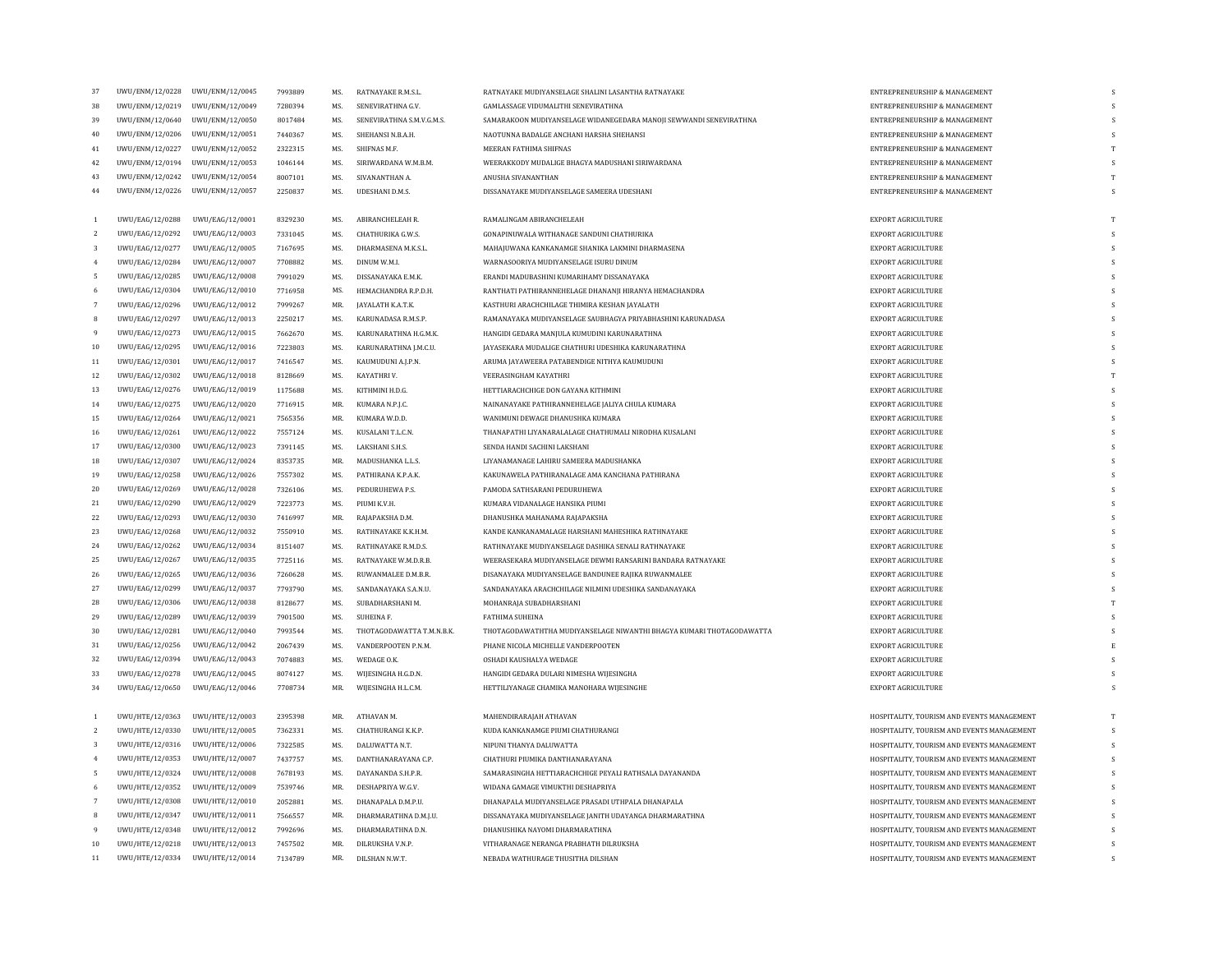| 12             |                                 |                 |         | MR. |                         |                                                            |                                                                                          |   |
|----------------|---------------------------------|-----------------|---------|-----|-------------------------|------------------------------------------------------------|------------------------------------------------------------------------------------------|---|
|                | UWU/HTE/12/0332 UWU/HTE/12/0016 |                 | 8195552 |     | GANGANANDA A.M.N.M.     | ATTHANAYAKA MUDIYANSELAGE NAMAL MADUSANKA GANGANANDA       | HOSPITALITY, TOURISM AND EVENTS MANAGEMENT                                               | S |
| 13             | UWU/HTE/12/0322                 | UWU/HTE/12/0017 | 2466961 | MS. | GOWTHAMY K.             | KANGATHARAN GOWTHAMY                                       | HOSPITALITY, TOURISM AND EVENTS MANAGEMENT                                               |   |
| 14             | UWU/HTE/12/0320                 | UWU/HTE/12/0019 | 7125208 | MS. | HEMACHANDRA O.G.Y.      | OMATTAGE GAYANI YASHODHARA HEMACHANDRA                     | HOSPITALITY, TOURISM AND EVENTS MANAGEMENT                                               | s |
| 15             | UWU/HTE/12/0368                 | UWU/HTE/12/0020 | 7013604 | MS. | JAYADASA A.P.M.J.       | ANATHTHA PATHIRANAGE MAMASHA JAYAPRADA JAYADASA            | HOSPITALITY, TOURISM AND EVENTS MANAGEMENT                                               |   |
| 16             | UWU/HTE/12/0327                 | UWU/HTE/12/0021 | 1203711 | MS. | JAYAMANNA J.W.C.S.      | JAYAMANNA WEDAGE CHATHUSHANI SAPNA JAYAMANNA               | HOSPITALITY, TOURISM AND EVENTS MANAGEMENT                                               | S |
| $17\,$         | UWU/HTE/12/0313                 | UWU/HTE/12/0022 | 1336355 | MR. | JAYARATHNA G.N.A.       | GAMAGE NADUN ANURADHA JAYARATHNA                           | HOSPITALITY, TOURISM AND EVENTS MANAGEMENT                                               |   |
| 18             | UWU/HTE/12/0364                 | UWU/HTE/12/0024 | 7013612 | MS. | JAYASINGHE A.K.N.       | AYESHMA KAUSHI NERANJANA JAYASINGHE                        | HOSPITALITY, TOURISM AND EVENTS MANAGEMENT                                               | S |
| 19             | UWU/HTE/12/0335                 | UWU/HTE/12/0025 | 7254199 | MS. | JAYASINGHE K.K.         | KAUSHALYA KRISHANTHI JAYASINGHE                            | HOSPITALITY, TOURISM AND EVENTS MANAGEMENT                                               |   |
| $20\,$         | UWU/HTE/12/0321                 | UWU/HTE/12/0028 | 2074664 | MS. | JAYATHILAKE M.A.D.J.    | MANAMENDRA ACHARIGE DINUSHA JAYAMALI JAYATHILAKE           | HOSPITALITY, TOURISM AND EVENTS MANAGEMENT                                               | S |
| 21             | UWU/HTE/12/0309                 | UWU/HTE/12/0032 | 1519123 | MS. | MADURANGI S.P.          | SENANAYAKAGE PAVEENA MADURANGI                             | HOSPITALITY, TOURISM AND EVENTS MANAGEMENT                                               |   |
| 22             | UWU/HTE/12/0328                 | UWU/HTE/12/0033 | 8332690 | MR. | MAHINTHAN B.            | BALACHANDRAN MAHINTHAN                                     | HOSPITALITY, TOURISM AND EVENTS MANAGEMENT                                               |   |
| 23             | UWU/HTE/12/0329                 | UWU/HTE/12/0035 | 7052197 | MS. | NIRUPAMALA G.D.P.       | GANKANDAGE DONA PATALIE NIRUPAMALA                         | HOSPITALITY, TOURISM AND EVENTS MANAGEMENT                                               |   |
| 24             | UWU/HTE/12/0344                 | UWU/HTE/12/0036 | 7437773 | MS. | PABASARA J.A.K.S.       | JASIN ARACHCHIGE KUMUDITHA SARANGI PABASARA                | HOSPITALITY, TOURISM AND EVENTS MANAGEMENT                                               |   |
| 25             | UWU/HTE/12/0319                 | UWU/HTE/12/0037 | 7431112 | MS. | PATHIRANA J.N.K.        | JITHMI NAYANATHARA KOKAWALA PATHIRANA                      | HOSPITALITY, TOURISM AND EVENTS MANAGEMENT                                               |   |
| 26             | UWU/HTE/12/0325                 | UWU/HTE/12/0038 | 1220306 | MS. | PERERA U.V.L.P.         | UDUWA VIDANALAGE LAKSHIKA PRIYADARSHANI PERERA             | HOSPITALITY, TOURISM AND EVENTS MANAGEMENT                                               |   |
| 27             | UWU/HTE/12/0343                 | UWU/HTE/12/0039 | 7977530 | MS. | PILAPITIYA P.H.M.P.R.   | PILAPITIYE HERATH MUDIYANSELAGE PUBUDU RAVINDI PILAPITIYA  | HOSPITALITY, TOURISM AND EVENTS MANAGEMENT                                               | s |
| 28             | UWU/HTE/12/0362                 | UWU/HTE/12/0041 | 7725337 | MS. | PREMASIRI P.K.K.        | POLWATHTHAGE KUMUDUMALI KANCHANA PREMASIRI                 | HOSPITALITY, TOURISM AND EVENTS MANAGEMENT                                               |   |
| 29             | UWU/HTE/12/0365                 | UWU/HTE/12/0042 | 2214660 | MS. | RAJAPAKSHA R.M.P.D.K.   | RAJAPAKSHA MUDIYANSELAGE POORNI DINITHRA KUMARI RAJAPAKSHA | HOSPITALITY, TOURISM AND EVENTS MANAGEMENT                                               | s |
| 30             | UWU/HTE/12/0360                 | UWU/HTE/12/0043 | 7724594 | MS. | RATHNAYAKA R.M.D.W.     | RATHNAYAKA MUDIYANSELAGE DARSHANI WIJAYAMALI RATHNAYAKA    | HOSPITALITY, TOURISM AND EVENTS MANAGEMENT                                               |   |
| 31             | UWU/HTE/12/0342                 | UWU/HTE/12/0044 | 8030715 | MS. | RUPASINGHE W.G.U.D.     | WADIYAGODA GEDARA UPEKSHA DILRUKSHI RUPASINGHE             | HOSPITALITY. TOURISM AND EVENTS MANAGEMENT                                               | S |
| 32             | UWU/HTE/12/0361                 | UWU/HTE/12/0045 | 1053205 | MS. | SAMARASINGHA I.K.Y.     | IDDIPPILIGE KAVINDYA YESHANI SAMARASINGHA                  | HOSPITALITY, TOURISM AND EVENTS MANAGEMENT                                               |   |
| 33             | UWU/HTE/12/0349                 | UWU/HTE/12/0046 | 7326424 | MS. | SANDEEPANI P.G.A.M.     | PIYADI GAMAGE ANURADHI MALSHA SANDEEPANI                   | HOSPITALITY, TOURISM AND EVENTS MANAGEMENT                                               | S |
| 34             | UWU/HTE/12/0337                 | UWU/HTE/12/0047 | 8404968 | MS. | SARANJA R.              | SARANJA RATNASINGAM                                        | HOSPITALITY, TOURISM AND EVENTS MANAGEMENT                                               |   |
| 35             | UWU/HTE/12/0345                 | UWU/HTE/12/0049 | 7408587 | MR. | SIRIWARDANA N.J.        | NISHAN JAYALATH SIRIWARDANA                                | HOSPITALITY, TOURISM AND EVENTS MANAGEMENT                                               | S |
| 36             | UWU/HTE/12/0357                 | UWU/HTE/12/0050 | 7146370 | MS. | SIRIWARDANE S.J.LR.     | SAMANKULA JOTHIRATHNAGE IMASHA RAVINDI SIRIWARDANE         | HOSPITALITY, TOURISM AND EVENTS MANAGEMENT                                               |   |
| 37             | UWU/HTE/12/0323                 | UWU/HTE/12/0052 | 7377363 | MS. | SUBASINGHE D.T.         | DINESHA THISARU SUBASINGHE                                 |                                                                                          |   |
| 38             | UWU/HTE/12/0370                 | UWU/HTE/12/0053 | 1081047 | MS. | UDUWARA N.              | NURANGI UDUWARA                                            | HOSPITALITY, TOURISM AND EVENTS MANAGEMENT<br>HOSPITALITY, TOURISM AND EVENTS MANAGEMENT |   |
|                |                                 |                 |         | MR. |                         |                                                            |                                                                                          | S |
| 39             | UWU/HTE/12/0338                 | UWU/HTE/12/0055 | 8185085 |     | WANASINGHA K.K.B.       | KOSALA KAWSHALYA BANDARA WANASINGHA                        | HOSPITALITY, TOURISM AND EVENTS MANAGEMENT                                               |   |
| 40             | UWU/HTE/12/0356                 | UWU/HTE/12/0056 | 8001146 | MR. | <b>WEERATUNGA K.G.B</b> | KAMILA GAIRUKA BANDARA WEERATUNGA                          | HOSPITALITY, TOURISM AND EVENTS MANAGEMENT                                               |   |
| 41             | UWU/HTE/12/0326                 | UWU/HTE/12/0057 | 7145594 | MS. | WIMALARATHNE K.D.A.     | KANKANIGE DUMINDA AYESHANI WIMALARATHNE                    | HOSPITALITY, TOURISM AND EVENTS MANAGEMENT                                               |   |
| 42             | UWU/HTE/12/0359                 | UWU/HTE/12/0058 | 8209901 | MS. | YAPA Y.M.C.K.B.         | YAPA MUDIYANSELAGE CHANDANI KANCHANAMALA BANDARA YAPA      | HOSPITALITY, TOURISM AND EVENTS MANAGEMENT                                               |   |
| 43             |                                 | UWU/HTE/11/0041 | 4353897 | MR. | AMARATUNGE D.S.P.       | DILAN SEBASTIAN PERERA AMARATUNGA                          | HOSPITALITY, TOURISM AND EVENTS MANAGEMENT                                               |   |
| 44             |                                 | UWU/HTE/11/0020 | 4996968 | MR. | NAYANAJITH P.G.S.       | PATHINAGODA GAMAGE SANJAYA NAYANAJITH                      | HOSPITALITY, TOURISM AND EVENTS MANAGEMENT                                               |   |
| 45             |                                 | UWU/HTE/11/0027 | 6379052 | MR. | RISAN A.M.              | AATHAMBUWA MOHAMED RISAN                                   | HOSPITALITY, TOURISM AND EVENTS MANAGEMENT                                               |   |
| 46             |                                 | UWU/HTE/11/0048 | 6585108 | MS. | THIRUCHELVAM N.         | THIRUCHELVAM NISHANI                                       | HOSPITALITY, TOURISM AND EVENTS MANAGEMENT                                               | T |
| 47             |                                 | UWU/HTE/11/0021 | 6687423 | MS. | KAVITHALATHA R.         | KAVITHALATHA RATNAM                                        | HOSPITALITY, TOURISM AND EVENTS MANAGEMENT                                               |   |
| 48             |                                 | UWU/HTE/10/0044 | 3186989 | MR. | THANUCHAN K.            | KOPALASINGAM THANUCHAN                                     | HOSPITALITY, TOURISM AND EVENTS MANAGEMENT                                               |   |
| 49             |                                 | UWU/HTE/09/0001 | 8605335 | MS. | BANDARA P.B.G.P.J.      | PAHALA BANNAK GEDARA PRABHANI JAYAMALIKA BANDARA           | HOSPITALITY, TOURISM AND EVENTS MANAGEMENT                                               |   |
| 50             |                                 | UWU/HTE/09/0038 | 8549907 | MS. | SUBASINGHE S.M.C.J.     | SUBASINGHE MUDIYANSELAGE CHARUKSHI JITHENDRA SUBASINGHE    | HOSPITALITY, TOURISM AND EVENTS MANAGEMENT                                               | S |
|                |                                 |                 |         |     |                         |                                                            |                                                                                          |   |
|                |                                 |                 |         |     |                         |                                                            |                                                                                          |   |
| 1              | UWU/IIT/12/0404                 | UWU/IIT/12/0001 | 8068607 | MS. | ATTANAYAKE A.M.R.M.     | ATTANAYAKE MUDIYANSELAGE RANDIMA MEDANI ATTANAYAKE         | INDUSTRIAL INFORMATION TECHNOLOGY                                                        |   |
| $\overline{2}$ | UWU/IIT/12/0386                 | UWU/IIT/12/0002 | 8339317 | MS. | CIRUTHIKA K.            | KANESARAJAH CIRUTHIKA                                      | INDUSTRIAL INFORMATION TECHNOLOGY                                                        | T |
| 3              | UWU/IIT/12/0398                 | UWU/IIT/12/0005 | 1283014 | MS. | DHANYA M.M.             | MOHAMED MANSOOR DHANYA                                     | INDUSTRIAL INFORMATION TECHNOLOGY                                                        | T |
| $\overline{4}$ | UWU/IIT/12/0411                 | UWU/IIT/12/0006 | 7714777 | MR. | DHARMARATHNA J.M.L.I.   | JAYASUNDARA MUDIYANSELAGE LAKITH INDULA DHARMARATHNA       | INDUSTRIAL INFORMATION TECHNOLOGY                                                        | S |
| 5              | UWU/IIT/12/0417                 | UWU/IIT/12/0007 | 7988907 | MS. | DISSANAYAKA D.M.V.S.    | DISSANAYAKA MUDIYANSELAGE VINDYA SWARNAPALI DISSANAYAKA    | INDUSTRIAL INFORMATION TECHNOLOGY                                                        | S |
| 6              | UWU/IIT/12/0374                 | UWU/IIT/12/0008 | 2079739 | MR. | DISSANAYAKE D.M.I.S.    | DISSANAYAKE MUDIYANSELAGE ISURU SAPUMAL DISSANAYAKE        | INDUSTRIAL INFORMATION TECHNOLOGY                                                        | S |
| 7              | UWU/IIT/12/0397                 | UWU/IIT/12/0009 | 8007276 | MS. | EDIRISINGHE E.G.N.N.    | EDIRISINGHE GEDERA NIRODHA NILMINI EDIRISINGHE             | INDUSTRIAL INFORMATION TECHNOLOGY                                                        |   |
| 8              | UWU/IIT/12/0425                 | UWU/IIT/12/0011 | 1397931 | MS. | <b>GULAWITA I.M.</b>    | ISHADI MALSHANI GULAWITA                                   | INDUSTRIAL INFORMATION TECHNOLOGY                                                        | S |
| $\mathbf{q}$   | UWU/IIT/12/0410                 | UWU/IIT/12/0012 | 8452440 | MS. | HOWTHAMI K.             | KRISHNABALAN HOWTHAMI                                      | INDUSTRIAL INFORMATION TECHNOLOGY                                                        |   |
| 10             | UWU/IIT/12/0402                 | UWU/IIT/12/0013 | 7349122 | MR. | <b>JAYAWARDANA L.P.</b> | LASITHA PRABASH JAYAWARDANA                                | INDUSTRIAL INFORMATION TECHNOLOGY                                                        |   |
|                |                                 |                 |         |     |                         |                                                            |                                                                                          |   |

| 38             | UWU/HTE/12/0370 | UWU/HTE/12/0053 | 1081047 | MS. | UDUWARA N.            | NURANGI UDUWARA                                         | HOSPITALITY, TOURISM AND EVENTS MANAGEMENT |  |
|----------------|-----------------|-----------------|---------|-----|-----------------------|---------------------------------------------------------|--------------------------------------------|--|
| 39             | UWU/HTE/12/0338 | UWU/HTE/12/0055 | 8185085 | MR. | WANASINGHA K.K.B.     | KOSALA KAWSHALYA BANDARA WANASINGHA                     | HOSPITALITY, TOURISM AND EVENTS MANAGEMENT |  |
| 40             | UWU/HTE/12/0356 | UWU/HTE/12/0056 | 8001146 | MR. | WEERATUNGA K.G.B.     | KAMILA GAIRUKA BANDARA WEERATUNGA                       | HOSPITALITY, TOURISM AND EVENTS MANAGEMENT |  |
| 41             | UWU/HTE/12/0326 | UWU/HTE/12/0057 | 7145594 | MS. | WIMALARATHNE K.D.A.   | KANKANIGE DUMINDA AYESHANI WIMALARATHNE                 | HOSPITALITY, TOURISM AND EVENTS MANAGEMENT |  |
| 42             | UWU/HTE/12/0359 | UWU/HTE/12/0058 | 8209901 | MS. | YAPA Y.M.C.K.B.       | YAPA MUDIYANSELAGE CHANDANI KANCHANAMALA BANDARA YAPA   | HOSPITALITY, TOURISM AND EVENTS MANAGEMENT |  |
| 43             |                 | UWU/HTE/11/0041 | 4353897 | MR. | AMARATUNGE D.S.P.     | DILAN SEBASTIAN PERERA AMARATUNGA                       | HOSPITALITY, TOURISM AND EVENTS MANAGEMENT |  |
| 44             |                 | UWU/HTE/11/0020 | 4996968 | MR. | NAYANAIITH P.G.S.     | PATHINAGODA GAMAGE SANJAYA NAYANAJITH                   | HOSPITALITY, TOURISM AND EVENTS MANAGEMENT |  |
| 45             |                 | UWU/HTE/11/0027 | 6379052 | MR. | RISAN A.M.            | AATHAMBUWA MOHAMED RISAN                                | HOSPITALITY. TOURISM AND EVENTS MANAGEMENT |  |
| 46             |                 | UWU/HTE/11/0048 | 6585108 | MS. | THIRUCHELVAM N.       | THIRUCHELVAM NISHANI                                    | HOSPITALITY, TOURISM AND EVENTS MANAGEMENT |  |
| 47             |                 | UWU/HTE/11/0021 | 6687423 | MS. | KAVITHALATHA R.       | KAVITHALATHA RATNAM                                     | HOSPITALITY, TOURISM AND EVENTS MANAGEMENT |  |
| 48             |                 | UWU/HTE/10/0044 | 3186989 | MR. | THANUCHAN K.          | KOPALASINGAM THANUCHAN                                  | HOSPITALITY, TOURISM AND EVENTS MANAGEMENT |  |
| 49             |                 | UWU/HTE/09/0001 | 8605335 | MS. | BANDARA P.B.G.P.J.    | PAHALA BANNAK GEDARA PRABHANI JAYAMALIKA BANDARA        | HOSPITALITY, TOURISM AND EVENTS MANAGEMENT |  |
| 50             |                 | UWU/HTE/09/0038 | 8549907 | MS. | SUBASINGHE S.M.C.J.   | SUBASINGHE MUDIYANSELAGE CHARUKSHI JITHENDRA SUBASINGHE | HOSPITALITY, TOURISM AND EVENTS MANAGEMENT |  |
|                |                 |                 |         |     |                       |                                                         |                                            |  |
|                |                 |                 |         |     |                       |                                                         |                                            |  |
|                | UWU/IIT/12/0404 | UWU/IIT/12/0001 | 8068607 | MS. | ATTANAYAKE A.M.R.M.   | ATTANAYAKE MUDIYANSELAGE RANDIMA MEDANI ATTANAYAKE      | INDUSTRIAL INFORMATION TECHNOLOGY          |  |
| <sup>2</sup>   | UWU/IIT/12/0386 | UWU/IIT/12/0002 | 8339317 | MS. | CIRUTHIKA K.          | KANESARAJAH CIRUTHIKA                                   | INDUSTRIAL INFORMATION TECHNOLOGY          |  |
| 3              | UWU/IIT/12/0398 | UWU/IIT/12/0005 | 1283014 | MS. | DHANYA M.M.           | MOHAMED MANSOOR DHANYA                                  | INDUSTRIAL INFORMATION TECHNOLOGY          |  |
| $\overline{4}$ | UWU/IIT/12/0411 | UWU/IIT/12/0006 | 7714777 | MR. | DHARMARATHNA J.M.L.I. | JAYASUNDARA MUDIYANSELAGE LAKITH INDULA DHARMARATHNA    | INDUSTRIAL INFORMATION TECHNOLOGY          |  |
| 5              | UWU/IIT/12/0417 | UWU/IIT/12/0007 | 7988907 | MS. | DISSANAYAKA D.M.V.S.  | DISSANAYAKA MUDIYANSELAGE VINDYA SWARNAPALI DISSANAYAKA | INDUSTRIAL INFORMATION TECHNOLOGY          |  |
| 6              | UWU/IIT/12/0374 | UWU/IIT/12/0008 | 2079739 | MR. | DISSANAYAKE D.M.I.S.  | DISSANAYAKE MUDIYANSELAGE ISURU SAPUMAL DISSANAYAKE     | INDUSTRIAL INFORMATION TECHNOLOGY          |  |
|                | UWU/IIT/12/0397 | UWU/IIT/12/0009 | 8007276 | MS. | EDIRISINGHE E.G.N.N.  | EDIRISINGHE GEDERA NIRODHA NILMINI EDIRISINGHE          | INDUSTRIAL INFORMATION TECHNOLOGY          |  |
| 8              | UWU/IIT/12/0425 | UWU/IIT/12/0011 | 1397931 | MS. | <b>GULAWITA I.M.</b>  | ISHADI MALSHANI GULAWITA                                | INDUSTRIAL INFORMATION TECHNOLOGY          |  |
| -9             | UWU/IIT/12/0410 | UWU/IIT/12/0012 | 8452440 | MS. | HOWTHAMI K.           | KRISHNABALAN HOWTHAMI                                   | INDUSTRIAL INFORMATION TECHNOLOGY          |  |
| 10             | UWU/IIT/12/0402 | UWU/IIT/12/0013 | 7349122 | MR. | JAYAWARDANA L.P.      | LASITHA PRABASH JAYAWARDANA                             | INDUSTRIAL INFORMATION TECHNOLOGY          |  |
| 11             | UWU/IIT/12/0383 | UWU/IIT/12/0017 | 1499823 | MR. | MADHURANGA K.P.I.     | KALUTHANTHIRI PATABANDI ISHANKA MADHURANGA              | INDUSTRIAL INFORMATION TECHNOLOGY          |  |
| 12             | UWU/IIT/12/0414 | UWU/IIT/12/0020 | 7435339 | MR. | MANARAM W.D.K.        | WELIGAMAGE DIMUTH KAVINDU MANARAM                       | INDUSTRIAL INFORMATION TECHNOLOGY          |  |
| 13             | UWU/IIT/12/0424 | UWU/IIT/12/0021 | 7282761 | MS. | NANAYAKKARA W.A.K.S.  | WITHARANA ARACHCHIGE KRISHNA SAKUNTHALA NANAYAKKARA     | INDUSTRIAL INFORMATION TECHNOLOGY          |  |
| 14             | UWU/IIT/12/0380 | UWU/IIT/12/0022 | 7559739 | MS. | NIRMANI W.M.N.        | WANASUNDARA MUDIYANSELAGE NERANJA NIRMANI               | INDUSTRIAL INFORMATION TECHNOLOGY          |  |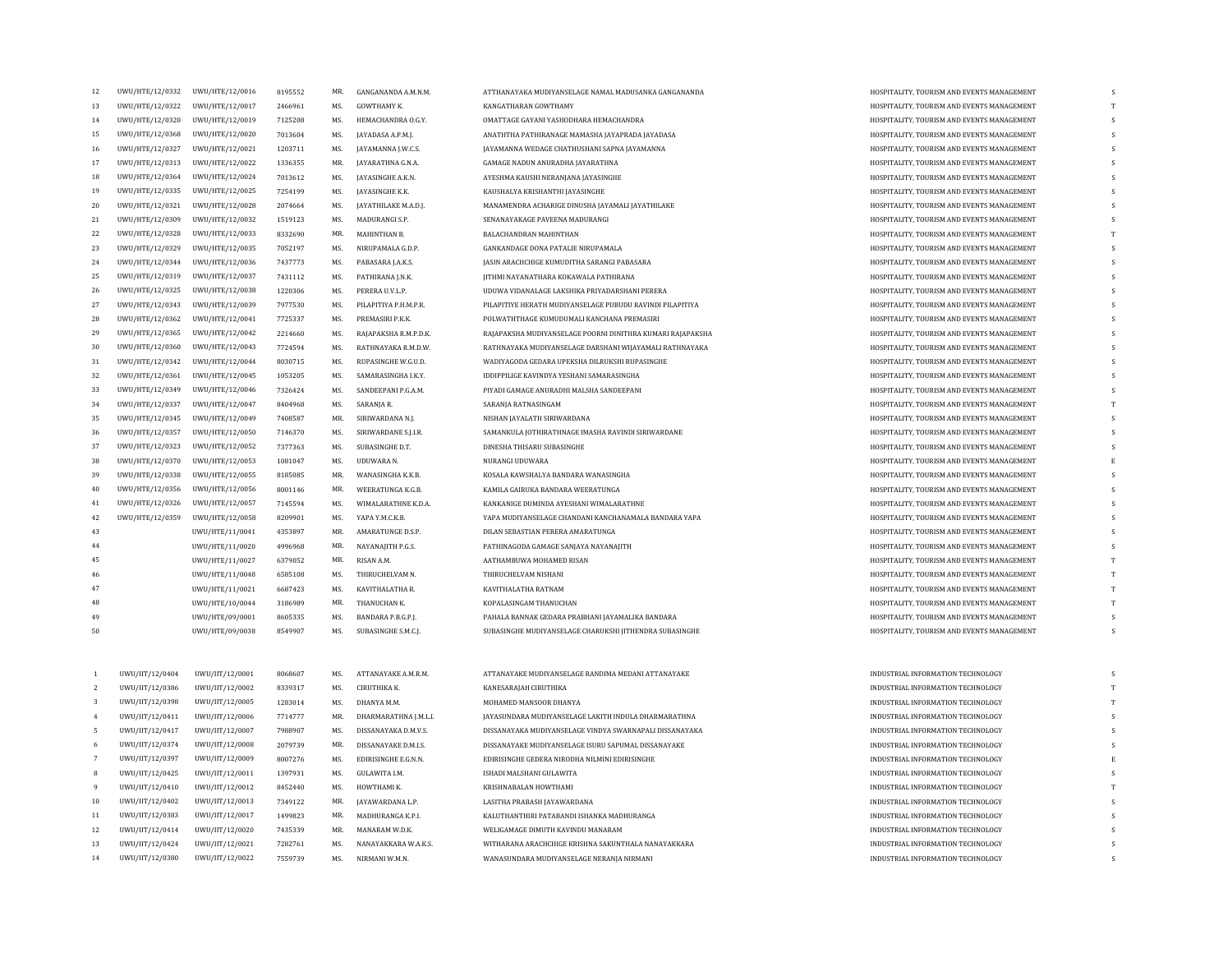| 15                   | UWU/IIT/12/0375 | UWU/IIT/12/0025                    | 7397305 | MR. | PRIYANKARA M.W.S.         | MALLIYA WADU SASITH PRIYANKARA                                                | INDUSTRIAL INFORMATION TECHNOLOGY | S            |
|----------------------|-----------------|------------------------------------|---------|-----|---------------------------|-------------------------------------------------------------------------------|-----------------------------------|--------------|
| 16                   | UWU/IIT/12/0373 | UWU/IIT/12/0026                    | 2427958 | MR. | PRIYANTHAN T.             | THURAISINGAM PRIYANTHAN                                                       | INDUSTRIAL INFORMATION TECHNOLOGY | T            |
| 17                   | UWU/IIT/12/0389 | UWU/IIT/12/0027                    | 7966270 | MS. | RIZANA T.S.N.F.           | THUWAN SKILAN NOOR FATHIMA RIZANA                                             | INDUSTRIAL INFORMATION TECHNOLOGY | T            |
| 18                   | UWU/IIT/12/0393 | UWU/IIT/12/0030                    | 7366132 | MS. | SASANSHI H.L.T.           | HINIDUMA LIYANAGE TULINI SASANSHI                                             | INDUSTRIAL INFORMATION TECHNOLOGY | s            |
| 19                   | UWU/IIT/12/0413 | UWU/IIT/12/0031                    | 7722737 | MR. | SENANAYAKE S.R.H.P.B.     | SENAKA RALALAGE HIMODYA PRAMOD BANDARA SENANAYAKE                             | INDUSTRIAL INFORMATION TECHNOLOGY | S            |
| 20                   | UWU/IIT/12/0426 | UWU/IIT/12/0034                    | 8186740 | MS. | VERONIKA R.M.S.           | RATHNAYAKE MUDIYANSELAGE SHALINI VERONIKA RATHNAYAKE                          | INDUSTRIAL INFORMATION TECHNOLOGY | s            |
| 21                   | UWU/IIT/12/0633 | UWU/IIT/12/0035                    | 7831927 | MS. | WARNAKULASOORIYA W.A.V.S. | WARNAKULASOORIYA ARACHCHIGE VISHMI SARANGA WARNAKULASOORIYA                   | INDUSTRIAL INFORMATION TECHNOLOGY | s            |
| 22                   | UWU/IIT/12/0399 | UWU/IIT/12/0037                    | 7009674 | MR. | WEERAKKODY W.A.G.C.       | WEERAKKODY APPUHAMILAGE GAGAN CHAMINDA WEERAKKODY                             | INDUSTRIAL INFORMATION TECHNOLOGY | S            |
| 23                   | UWU/IIT/12/0415 | UWU/IIT/12/0038                    | 7463626 | MS. | WETHTHASINGHA M.E.        | MADUKA ERANDI WETHTHASINGHA                                                   | INDUSTRIAL INFORMATION TECHNOLOGY | s            |
| 24                   | UWU/IIT/12/0381 | UWU/IIT/12/0039                    | 8001057 | MR. | WIJENAYAKE D.S.           | DUSHMANTHA SACHITH WIJENAYAKE                                                 | INDUSTRIAL INFORMATION TECHNOLOGY | s            |
| 25                   | UWU/IIT/12/0395 | UWU/IIT/12/0040                    | 7285485 | MR. | WIJESIRIWARDENA K.T.H.S.  | KANKANI TANTRI HASANTHA SAMEERA WIJESIRIWARDENA                               | INDUSTRIAL INFORMATION TECHNOLOGY | s            |
| 26                   | UWU/IIT/12/0387 | UWU/IIT/12/0041                    | 7305982 | MR. | WIJETUNGA W.M.D.L.D.      | WIJETUNGA MOHOTTIGE DON LAKSHITHA DINUSH WIJETUNGA                            | INDUSTRIAL INFORMATION TECHNOLOGY | s            |
| 27                   | UWU/IIT/12/0391 | UWU/IIT/12/0042                    | 8452385 | MS. | YOGALYA A.                | AYATHURAI YOGALYA                                                             | INDUSTRIAL INFORMATION TECHNOLOGY |              |
| 28                   |                 | UWU/IIT/11/0045                    | 5084601 | MS. | DELGAMUWA D.G.H.V.        | DELGAMUWALAGE HESHANI VINDYA DELGAMUWA                                        | INDUSTRIAL INFORMATION TECHNOLOGY | s            |
| $\ensuremath{^{29}}$ |                 | UWU/IIT/11/0025                    | 6451896 | MS. | MASWOODA M.H.F.           | MOHAMED HASSAN FATHIMA MASWOODA                                               | INDUSTRIAL INFORMATION TECHNOLOGY | M            |
| 30                   |                 | UWU/IIT/11/0021                    | 6678912 | MS. | NITHTHIYA A.              | NITHTHIYA AMARASINGAM                                                         | INDUSTRIAL INFORMATION TECHNOLOGY | T            |
| 31                   |                 | UWU/IIT/10/0031                    | 2214741 | MS. | PRIYADARSHANI J.M.S.      | JAYASEKARA MUDIYANSELAGE SACHITHRA PRIYADARSHANI                              | INDUSTRIAL INFORMATION TECHNOLOGY | s            |
|                      |                 |                                    |         |     |                           |                                                                               |                                   |              |
|                      | UWU/MRT/12/0469 | UWU/MRT/12/0001                    | 7962118 | MR. | ALUVIHARA W.B.W.M.R.G.S.  | WANISEKARA BANDARANAYAKE WASALA MUDIYANSE RALAHAMILAGE GIHAN SURESH ALUVIHARA | MINERAL RESOURCES & TECHNOLOGY    | s            |
| -2.                  | UWU/MRT/12/0446 | UWU/MRT/12/0004                    | 7154500 | MR. | CHATHURA K.A.S.           | KASTHURI ARCHCHILAGE SAMEEN CHATHURA                                          | MINERAL RESOURCES & TECHNOLOGY    | S            |
| 3                    | UWU/MRT/12/0448 | UWU/MRT/12/0005                    | 7574665 | MR. | DAYARATHNA U.K.I.         | UDUGAMA KORALALAGE ISURANGA DAYARATHNA                                        | MINERAL RESOURCES & TECHNOLOGY    | S            |
| $\overline{4}$       | UWU/MRT/12/0437 | UWU/MRT/12/0006                    | 7422580 | MS. | DINUSHANI W.A.K.P.        | WANNI ARACHCHI KANKANAMGE PRADEEPA DINUSHANI                                  | MINERAL RESOURCES & TECHNOLOGY    | s            |
| 5                    | UWU/MRT/12/0431 | UWU/MRT/12/0007                    | 2427770 | MR. | <b>EHANTHAN G.</b>        | <b>GANANATHAPILLAI EHANTHAN</b>                                               | MINERAL RESOURCES & TECHNOLOGY    | T            |
| 6                    | UWU/MRT/12/0438 | UWU/MRT/12/0008                    | 8436045 | MS. | <b>GARTHIGA Y.</b>        | YOGENDRA GARTHIGA                                                             | MINERAL RESOURCES & TECHNOLOGY    | T            |
|                      | UWU/MRT/12/0477 | UWU/MRT/12/0010                    | 7113110 | MS. | GUNATHILAKA G.S.P.        | GAMALATHGE SUBHANI PRABUDDHIKA GUNATHILAKA                                    | MINERAL RESOURCES & TECHNOLOGY    | s            |
| 8                    | UWU/MRT/12/0474 | UWU/MRT/12/0011                    | 7087373 | MS. | JAYARATHNA G.D.S.J.       | GAMAETHIGE DON SADEESHA JAYANI JAYARATHNA                                     | MINERAL RESOURCES & TECHNOLOGY    | s            |
| 9                    | UWU/MRT/12/0441 | UWU/MRT/12/0013                    | 7357575 | MS. | KONARA K.M.R.S.           | KONARA MUDIYANSELAGE RAMYA SUBHASHINI KONARA                                  | MINERAL RESOURCES & TECHNOLOGY    | s            |
| 10                   | UWU/MRT/12/0601 | UWU/MRT/12/0014                    | 7350252 | MR. | LAKSHANUKA K.G.S.         | KARIYAWASAME GAMAGE SANDEEPA LAKSHANUKA                                       | MINERAL RESOURCES & TECHNOLOGY    | S            |
| 11                   | UWU/MRT/12/0451 | UWU/MRT/12/0015                    | 2421445 | MS. | MAHARAJAN M.              | MAYURA MAHARAJAN                                                              | MINERAL RESOURCES & TECHNOLOGY    | T            |
| 12                   | UWU/MRT/12/0439 | UWU/MRT/12/0016                    | 8406014 | MS. | MATHANKI S.               | MATHANKI SELVAKUMAR                                                           | MINERAL RESOURCES & TECHNOLOGY    | $\mathbf{T}$ |
| 13                   | UWU/MRT/12/0462 | UWU/MRT/12/0017                    | 7429959 | MS. | MUTHUKUMARANA N.N.        | NAYANI NIMASHA MUTHUKUMARANA                                                  | MINERAL RESOURCES & TECHNOLOGY    | S            |
| 14                   | UWU/MRT/12/0476 | UWU/MRT/12/0018                    | 2071827 | MS. | NARANPANAWA H.M.H.D.K     | HERATH MUDIYANSELAGE HIMASHEE DULANJANA KUMARI NARANPANAWA                    | MINERAL RESOURCES & TECHNOLOGY    | s            |
| 15                   | UWU/MRT/12/0463 | UWU/MRT/12/0019                    | 8412006 | MS. | NESHAKUMAR N.             | NIRUTHIKA NESHAKUMAR                                                          | MINERAL RESOURCES & TECHNOLOGY    | T            |
| 16                   | UWU/MRT/12/0456 | UWU/MRT/12/0021                    | 7415982 | MS. | PATALEE K.L.G.M.          | KARIYAWASAM LOKU GAMAGE MADUSHA PATALEE                                       | MINERAL RESOURCES & TECHNOLOGY    | S            |
| 17                   | UWU/MRT/12/0453 | UWU/MRT/12/0023                    | 2416034 | MS. | PYNTHAMIL S.              | SATKUNARAIAH PYNTHAMIL                                                        | MINERAL RESOURCES & TECHNOLOGY    | T            |
| 18                   | UWU/MRT/12/0460 | UWU/MRT/12/0024                    | 8151296 | MS. | RAJAMANTHRI R.R.M.M.      | RAJAKEEYA RAJAMANTHRILAGE MANORI MENUKA RAJAMANTHRI                           | MINERAL RESOURCES & TECHNOLOGY    | S            |
| 19                   | UWU/MRT/12/0465 | UWU/MRT/12/0025                    | 8095124 | MS. | RAJAPAKSHA R.G.C.P.       | RAJAPAKSHA GEDARA CHATHURANI POORNIMA RAJAPAKSHA                              | MINERAL RESOURCES & TECHNOLOGY    | s            |
| $20\,$               | UWU/MRT/12/0440 | UWU/MRT/12/0027                    | 8381178 | MS. | ANOJA S.                  | SENTHILNATHAN ANOJA                                                           | MINERAL RESOURCES & TECHNOLOGY    | T            |
| 21                   | UWU/MRT/12/0471 | UWU/MRT/12/0028                    | 8186871 | MS. | SHAKOOR I.F.              | <b>ILMY FARRAH SHAKOOR</b>                                                    | MINERAL RESOURCES & TECHNOLOGY    | S            |
| 22                   | UWU/MRT/12/0593 | UWU/MRT/12/0030                    | 8205485 | MS. | SWARNAMALI V.M.R.         | VISSUNDARA MUDIYANSELAGE RAJINDRA SWARNAMALI                                  | MINERAL RESOURCES & TECHNOLOGY    |              |
| 23                   | UWU/MRT/12/0467 | UWU/MRT/12/0031                    | 8201196 | MS. | UDAYANGI T.G.N.D.         | THAMMITA GAMAGE NIMALI DINESHIKA UDAYANGI                                     | MINERAL RESOURCES & TECHNOLOGY    | S            |
| 24                   | UWU/MRT/12/0472 | UWU/MRT/12/0032                    | 8006881 | MS. | UPEKA S.A.C.              | SAMARAWEERA ARACHCHIGE CHASHINI UPEKA                                         | MINERAL RESOURCES & TECHNOLOGY    | s            |
| 25                   | UWU/MRT/12/0434 | UWU/MRT/12/0033                    | 2441470 | MS. | VATHSANI S.               | SIVARAJADEVA VATHSANI                                                         | MINERAL RESOURCES & TECHNOLOGY    | T            |
| 26                   | UWU/MRT/12/0468 | UWU/MRT/12/0034                    | 7912889 | MS. | WANNINAYAKE S.W.M.K.U.K.  | SINHAPRATHAPA WANNINAYAKA MUDIYANSELAGE KULANI UPEKSHA KUMARI WANNINAYAKE     | MINERAL RESOURCES & TECHNOLOGY    |              |
| 27                   |                 | UWU/MRT/11/0040                    | 6541534 | MR. | RAJHKUMAR T.              | THANABALASINGAM RAJHKUMAR                                                     | MINERAL RESOURCES & TECHNOLOGY    | T            |
| 28                   |                 | UWU/MRT/11/0003                    | 4980085 | MS. | RASANJALI K.P.P.          | KODIKARA PATHIRANAGE POOJIKA RASANJALI                                        | MINERAL RESOURCES & TECHNOLOGY    |              |
| 29                   |                 | UWU/MRT/11/0016                    | 5696445 | MR. | AMARASEKARA A.M.N.P.      | AMARASEKARA MUDIYANSELAGE NUWAN PRABASH AMARASEKARA                           | MINERAL RESOURCES & TECHNOLOGY    | s            |
| 30                   |                 | UWU/MRT/11/0032                    | 6455085 | MS. | HERIJA T.                 | HERIJA THILLAINAYAGAM                                                         | MINERAL RESOURCES & TECHNOLOGY    |              |
| 31                   |                 | UWU/MRT/11/0027                    | 5931665 | MR. | JAYAMAHA J.M.G.K.         | JAYAMAHA MUDHALIGE GAYASHAN KRISHANTHA JAYAMAHA                               | MINERAL RESOURCES & TECHNOLOGY    | s            |
| 32                   |                 | UWU/MRT/11/0012                    | 6597890 | MR. | NAVANEETHAN L.            | LINGESWARAN NAWANEETHAN                                                       | MINERAL RESOURCES & TECHNOLOGY    | T            |
| 33                   |                 |                                    | 6591426 | MS. | RAJESHWARAN R.            | <b>RUBINY RAJESHWARAN</b>                                                     | MINERAL RESOURCES & TECHNOLOGY    | T            |
| 34                   |                 | UWU/MRT/11/0026<br>UWU/MRT/11/0029 | 6376681 | MR. | AHAMED A.M.I.             | ATHUMBEWA MOHEMAD IHJAS AHAMED                                                | MINERAL RESOURCES & TECHNOLOGY    | M            |
| 35                   |                 | UWU/MRT/11/0014                    | 6677088 | MR. | KAIANTHAN K.              | KANTHASAMY KAJANTHAN                                                          | MINERAL RESOURCES & TECHNOLOGY    | T            |
| 36                   |                 |                                    | 6601413 | MR. | SARAVANABAVAN K.          | SARAVANABAVAN KANESHAN                                                        | MINERAL RESOURCES & TECHNOLOGY    | T            |
| 37                   |                 | UWU/MRT/11/0011<br>UWU/MRT/11/0039 | 4464621 | MR. | VITHANAGE L.E.            | <b>LAKSHAN EKSITH WITHANAGE</b>                                               | MINERAL RESOURCES & TECHNOLOGY    |              |
|                      |                 |                                    |         |     |                           |                                                                               |                                   |              |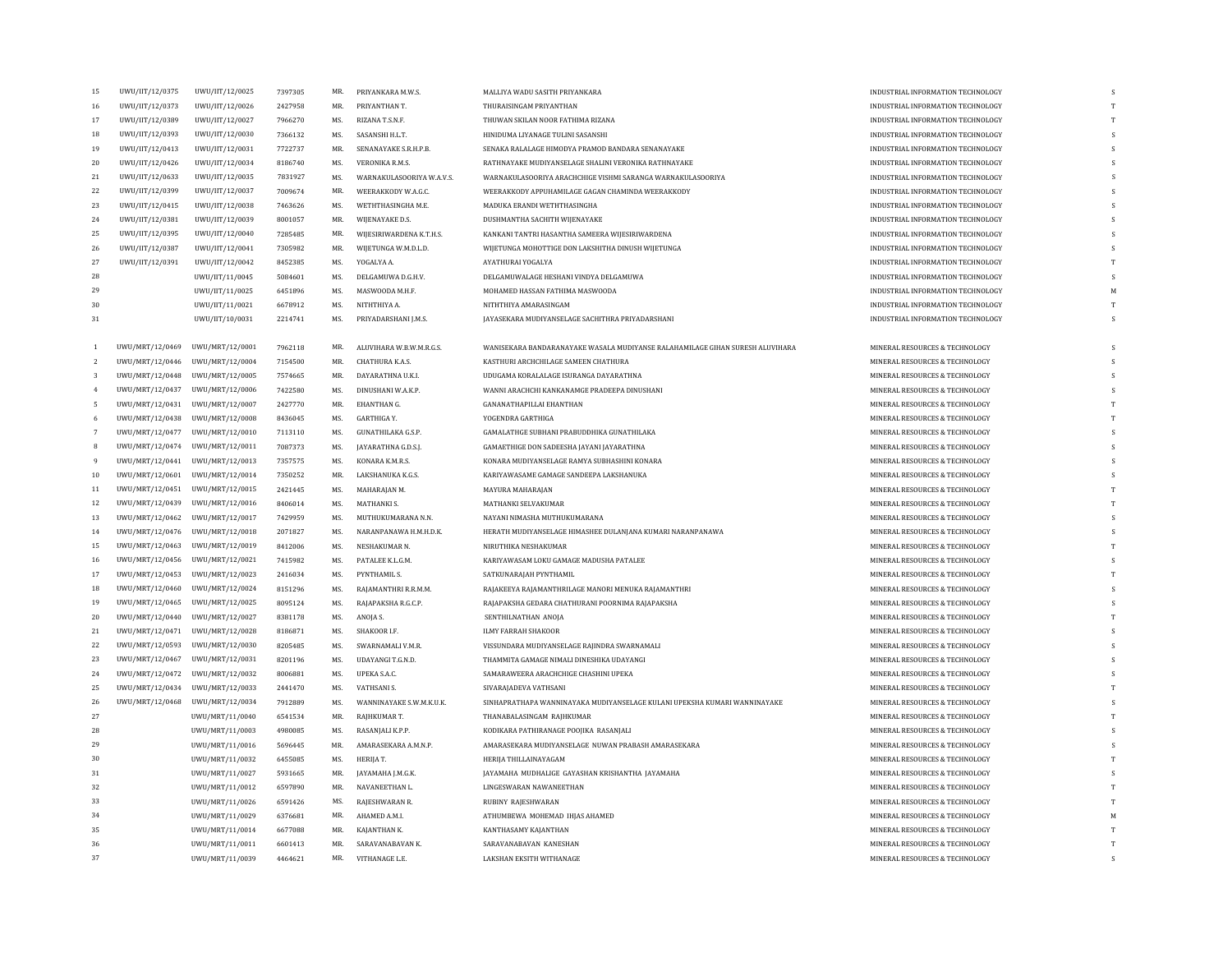| 38             |                 | UWU/MRT/11/0043 | 6333168 | MR.       | DILANKA N.M.S.H.N                              | NAMBUKARAWASAM MAHASARNGU HEWAGE NIMESH DILANKA                                | MINERAL RESOURCES & TECHNOLOGY             | S        |
|----------------|-----------------|-----------------|---------|-----------|------------------------------------------------|--------------------------------------------------------------------------------|--------------------------------------------|----------|
| 39             |                 | UWU/MRT/11/0006 | 4107373 | MR.       | PERERA M.V.K.N.                                | MEEGODA VITHANAGE KASUN NADEERA PEREA                                          | MINERAL RESOURCES & TECHNOLOGY             | s        |
|                |                 |                 |         |           |                                                |                                                                                |                                            |          |
| 1              | UWU/PLT/12/0492 | UWU/PLT/12/0003 | 7733550 | MS.       | CHANDRAKUMARA A.H.C.                           | AKURANGE HARSHANI CHATHURIKA CHANDRAKUMARA                                     | PALM AND LATEX TECHNOLOGY & VALUE ADDITION |          |
| $\overline{2}$ | UWU/PLT/12/0483 | UWU/PLT/12/0006 | 1217895 | MS.       | DILUSHIKA K.A.T.K.                             | KALU ARACHCHIGE TENISHKA KITHUMINI DILUSHIKA                                   | PALM AND LATEX TECHNOLOGY & VALUE ADDITION |          |
| 3              | UWU/PLT/12/0496 | UWU/PLT/12/0008 | 7692579 | MR.       | <b>GUNASENA M.A.S.S.</b>                       | MANDALAWALLI ACHARAGE SURANGA SAMPATH GUNASENA                                 | PALM AND LATEX TECHNOLOGY & VALUE ADDITION |          |
| $\overline{4}$ | UWU/PLT/12/0482 | UWU/PLT/12/0010 | 7043619 | MS.       | JAYARATHNA P.K.I.L                             | PITIGALA KANKANAMALAGE ISHANI LAKSHIKA JAYARATHNA                              | PALM AND LATEX TECHNOLOGY & VALUE ADDITION | S        |
| 5              | UWU/PLT/12/0502 | UWU/PLT/12/0011 | 7345895 | MS.       | JAYAWARDANA M.                                 | MADUNIKA JAYAWARDANA                                                           | PALM AND LATEX TECHNOLOGY & VALUE ADDITION |          |
| 6              | UWU/PLT/12/0504 | UWU/PLT/12/0013 | 7371691 | MS.       | JEEWANTHI P.K.A.                               | PUSSAWALA KANKANAMGE ANURADHA JEEWANTHI                                        | PALM AND LATEX TECHNOLOGY & VALUE ADDITION |          |
| $\overline{7}$ | UWU/PLT/12/0506 | UWU/PLT/12/0014 | 7608764 | MS.       | KANCHANAMALI G.W.C.                            | GETENA WATHUKARAGE CHAMILKA KANCHANAMALI                                       | PALM AND LATEX TECHNOLOGY & VALUE ADDITION |          |
| 8              | UWU/PLT/12/0498 | UWU/PLT/12/0016 | 7815646 | MS.       | KARUNARATHNE R.P.S.T.                          | RUWAN PATHIRANAGE SUMEDHA THILINI KARUNARATHNE                                 | PALM AND LATEX TECHNOLOGY & VALUE ADDITION |          |
| 9              | UWU/PLT/12/0499 | UWU/PLT/12/0018 | 8432686 | MS.       | MAATHUMAI S.                                   | SIVAJI MAATHUMAI                                                               | PALM AND LATEX TECHNOLOGY & VALUE ADDITION |          |
| 10             | UWU/PLT/12/0490 | UWU/PLT/12/0019 | 7005040 | MS.       | NIRMANI J.G.I.                                 | JAYATHUNGA GAMAGE ISHARA NIRMANI                                               | PALM AND LATEX TECHNOLOGY & VALUE ADDITION | S        |
| 11             | UWU/PLT/12/0481 | UWU/PLT/12/0021 | 1019686 | MR.       | PERERA B.H.K.                                  | BULATHSINHALAGE HASHAN KAVINDA PERERA                                          | PALM AND LATEX TECHNOLOGY & VALUE ADDITION |          |
| 12             | UWU/PLT/12/0507 | UWU/PLT/12/0023 | 8010560 | MS.       | TENNAKOON T.M.R.W.                             | TENNAKOON MUDIYANSELAGE RANGIKA WARUNI TENNAKOON                               | PALM AND LATEX TECHNOLOGY & VALUE ADDITION | -S       |
| $13\,$         | UWU/PLT/12/0512 | UWU/PLT/12/0024 | 8387982 | MS.       | THARMARATNAM V.                                | VENUIAH THARMARATNAM                                                           | PALM AND LATEX TECHNOLOGY & VALUE ADDITION |          |
| 14             | UWU/PLT/12/0484 | UWU/PLT/12/0026 | 7274297 | MR.       | WIJEGUNATHILAKA D.R.S.                         | DAMMAGE RAMAL SUMUDITHA WIJEGUNATHILAKA                                        | PALM AND LATEX TECHNOLOGY & VALUE ADDITION |          |
| 15             | UWU/PLT/12/0489 | UWU/PLT/12/0027 | 1217062 | MS.       | WIMALADHARMA H.K.C.A.                          | HETTI KANKANAMALAGE CHAMINDI ANUPA WIMALADHARMA                                | PALM AND LATEX TECHNOLOGY & VALUE ADDITION |          |
| 16             |                 | UWU/PLT/11/0033 | 5820774 | MS.       | RANAWEERA P.G.M.D.                             | POLWATTE GEDARA MADUSHANI DINOOSHIKA RANAWEERA                                 | PALM AND LATEX TECHNOLOGY & VALUE ADDITION |          |
| 17             |                 | UWU/PLT/11/0040 | 4638867 | MR.       | SARATHCHANDRA W.H.M.H.                         | WEWALWALA HEWAGE MOHAN HARSHA SARATHCHANDRA                                    | PALM AND LATEX TECHNOLOGY & VALUE ADDITION |          |
|                |                 |                 |         |           |                                                |                                                                                |                                            |          |
|                |                 |                 |         |           |                                                |                                                                                |                                            |          |
| $\mathbf{1}$   | UWU/SCT/12/0582 | UWU/SCT/12/0001 | 8404720 | MS.       | ABIRA S.                                       | SIVAKUMARAN ABIRA                                                              | <b>SCIENCE &amp; TECHNOLOGY</b>            |          |
| $\overline{2}$ | UWU/SCT/12/0569 | UWU/SCT/12/0003 | 7285116 | MS.       | ANURADHA U.A.D.N.                              | UDUWANA ATHUKORALALAGE DONA NILUPULIE ANURADHA                                 | <b>SCIENCE &amp; TECHNOLOGY</b>            | S        |
| 3              | UWU/SCT/12/0576 | UWU/SCT/12/0004 | 7651317 | MS.       | ASHFA A.N.F.                                   | AHAMED NAZEEM FATHIMA ASHFA                                                    | <b>SCIENCE &amp; TECHNOLOGY</b>            | T        |
| $\overline{4}$ | UWU/SCT/12/0642 | UWU/SCT/12/0005 | 8431299 | MS.       | <b>BALASINGAM S.</b>                           | BALASINGAM SHAALINI                                                            | <b>SCIENCE &amp; TECHNOLOGY</b>            |          |
| $\overline{5}$ | UWU/SCT/12/0543 | UWU/SCT/12/0006 | 8193290 | MR.       | DAYANANDA W.H.A.V.L.                           | WASTHU HEWA ARACHCHILAGE VININDU LELUM DAYANANDA                               | <b>SCIENCE &amp; TECHNOLOGY</b>            | s        |
| 6              | UWU/SCT/12/0533 | UWU/SCT/12/0007 | 7330502 | MS.       | DE SILVA T.P.M.U.                              | THENAHANDI PAWANI MAHEESHA UBEWARDANA DE SILVA                                 | <b>SCIENCE &amp; TECHNOLOGY</b>            |          |
| $\overline{7}$ | UWU/SCT/12/0527 | UWU/SCT/12/0008 | 7345682 | MS.       | DILANTHIKA D.G.I.                              | DODAMPE GAMAGE ISURI DILANTHIKA                                                | <b>SCIENCE &amp; TECHNOLOGY</b>            | S        |
| 8              | UWU/SCT/12/0628 | UWU/SCT/12/0009 | 7529180 | <b>MR</b> | DISANAYAKA P.N.                                | PUBUDU NUWAN DISANAYAKA                                                        | <b>SCIENCE &amp; TECHNOLOGY</b>            | s        |
| 9              | UWU/SCT/12/0564 | UWU/SCT/12/0012 | 8190216 | MS.       | FAZNA M.F.F.                                   | MOHAMAD FAROOK FATHIMA FAZNA                                                   | <b>SCIENCE &amp; TECHNOLOGY</b>            | T        |
| 10             | UWU/SCT/12/0556 | UWU/SCT/12/0013 | 8193100 | MS.       | HAPUHINNA H.K.G.K.D.K.                         | HAPUHINNE KORALE GEDARA KALINGA DAMSISI KUMARI HAPUHINNA                       | <b>SCIENCE &amp; TECHNOLOGY</b>            | S        |
| 11             | UWU/SCT/12/0536 | UWU/SCT/12/0014 | 7662556 | MS.       | HERATH H.H.M.S.D.                              | HEENETIPANE HERATH MUDIYANSELAGE SUSEEMA DAMAYANTHI HERATH                     | <b>SCIENCE &amp; TECHNOLOGY</b>            | S        |
| 12             | UWU/SCT/12/0571 | UWU/SCT/12/0015 | 8006083 | MS.       | HERATH H.M.A.D.K.                              | HERATH MUDIYANSELAGE ACHINI DINESHIKA KUMARI HERATH                            | <b>SCIENCE &amp; TECHNOLOGY</b>            | K        |
| 13             | UWU/SCT/12/0568 | UWU/SCT/12/0016 | 7893671 | MS.       | HETTIARACHCHI T.H.A.S.I.                       | THELLAMBURA HETTI ARACHCHIGE SEWVANDI ISURIKA HETTIARACHCHI                    | <b>SCIENCE &amp; TECHNOLOGY</b>            | S        |
| 14             | UWU/SCT/12/0535 | UWU/SCT/12/0017 | 7955316 | MR.       | HINDURANGALA LS                                | ISURU SAMPATH HINDURANGALA                                                     | <b>SCIENCE &amp; TECHNOLOGY</b>            | <b>S</b> |
|                |                 |                 |         | MR.       |                                                |                                                                                |                                            |          |
| 15             | UWU/SCT/12/0558 | UWU/SCT/12/0019 | 7609817 | MS.       | IROSHANA W.M.L.<br><b>JAYAWARDANA D.D.H.C.</b> | WALPITA MUHANDIRAMALAGE LAHIRU IROSHANA                                        | <b>SCIENCE &amp; TECHNOLOGY</b>            | s        |
| $16\,$         | UWU/SCT/12/0254 | UWU/SCT/12/0020 | 1079131 |           |                                                | DODANGODAGE DONA HASHINI CHATHUMALEE JAYAWARDANA                               | <b>SCIENCE &amp; TECHNOLOGY</b>            |          |
| 17             | UWU/SCT/12/0523 | UWU/SCT/12/0021 | 8332738 | MS.       | KAMSAWARTHINEY M.                              | MARKANDU KAMSAWARTHINEY                                                        | <b>SCIENCE &amp; TECHNOLOGY</b>            | T        |
| $18\,$         | UWU/SCT/12/0539 | UWU/SCT/12/0022 | 2428148 | MR.       | KARTHIGAN A.                                   | AMIRTHALINGAM KARTHIGAN                                                        | <b>SCIENCE &amp; TECHNOLOGY</b>            | T        |
| 19             | UWU/SCT/12/0544 | UWU/SCT/12/0023 | 2050137 | MS.       | KIRIDENA K.M.H.S.                              | KIRIDENA MUDIYANSELAGE HASARUWANI SATHEEKA KIRIDENA                            | <b>SCIENCE &amp; TECHNOLOGY</b>            | s        |
| 20             | UWU/SCT/12/0546 | UWU/SCT/12/0027 | 7425538 | MS.       | LIYANAGE K.I.P.                                | KALANI IRANGIKA PRATHAPASINGHA LIYANAGE                                        | <b>SCIENCE &amp; TECHNOLOGY</b>            | S        |
| 21             | UWU/SCT/12/0562 | UWU/SCT/12/0029 | 7394055 | MR.       | MADUSHANKA K.R.                                | KURAHANDI RANDIKA MADUSHANKA                                                   | <b>SCIENCE &amp; TECHNOLOGY</b>            | s        |
| 22             | UWU/SCT/12/0573 | UWU/SCT/12/0031 | 8004358 | MS.       | MARASINGHE A.S.                                | AMANDA SANDANI MARASINGHE                                                      | <b>SCIENCE &amp; TECHNOLOGY</b>            |          |
| 23             | UWU/SCT/12/0552 | UWU/SCT/12/0032 | 7998805 | MS.       | NISHSHANKE M.M.                                | MALEESHA MADHUBHANI NISHSHANKE                                                 | <b>SCIENCE &amp; TECHNOLOGY</b>            |          |
| 24             | UWU/SCT/12/0520 | UWU/SCT/12/0033 | 8426333 | MR.       | PAKIRATHAN R.                                  | RASU PAKIRATHAN                                                                | <b>SCIENCE &amp; TECHNOLOGY</b>            | T        |
| 25             | UWU/SCT/12/0580 | UWU/SCT/12/0034 | 7430345 | MS.       | PALLIYAGURUGE A.P.                             | ARUNI PIYUMIKA PALLIYAGURUGE                                                   | <b>SCIENCE &amp; TECHNOLOGY</b>            | K        |
| 26             | UWU/SCT/12/0518 | UWU/SCT/12/0035 | 2465787 | MR.       | PIRANAALAN T.                                  | THAYALAN PIRANAALAN                                                            | <b>SCIENCE &amp; TECHNOLOGY</b>            |          |
| 27             | UWU/SCT/12/0547 | UWU/SCT/12/0036 | 7065639 | MS.       | RAJAKARUNA H.M.K.C.                            | HENNAKA MUDIYANSELAGE KRISHNI CHINTHANIE RAJAKARUNA                            | <b>SCIENCE &amp; TECHNOLOGY</b>            | S        |
| 28             | UWU/SCT/12/0515 | UWU/SCT/12/0037 | 7155239 | MS.       | RAJAPAKSHA S.U.                                | SASINI UDESHIKA RAJAPAKSHA                                                     | <b>SCIENCE &amp; TECHNOLOGY</b>            |          |
| 29             | UWU/SCT/12/0405 | UWU/SCT/12/0038 | 7620578 | MR.       | RANASINGHE D.C.R.                              | DON CHATHURA ROSHAN RANASINGHE                                                 | <b>SCIENCE &amp; TECHNOLOGY</b>            |          |
| 30             | UWU/SCT/12/0565 | UWU/SCT/12/0039 | 7756526 | MR.       | RATHNAYAKA R.M.D.L                             | RATHNAYAKA MUDIYANSELAGE DUSHANTHA LAKMAL RATHNAYAKA                           | <b>SCIENCE &amp; TECHNOLOGY</b>            | K        |
| 31             | UWU/SCT/12/0554 | UWU/SCT/12/0041 | 7997914 | MS.       | SAUMYAMALI R.W.M.M.K.K.                        | RAJAPAKSHA WICKRAMASINGHA MALWAHANA MUDIYANSELAGE KOSWATTE KANCHANA SAUMYAMALI | <b>SCIENCE &amp; TECHNOLOGY</b>            |          |
| 32             | UWU/SCT/12/0532 | UWU/SCT/12/0042 | 7993293 | MS.       | SENEVIRATHNE W.M.H.E.                          | WEERASUNDARA MUDIYANSELAGE HASINI ERANDI SENEVIRATHNE                          | <b>SCIENCE &amp; TECHNOLOGY</b>            | S        |
| 33             | UWU/SCT/12/0540 | UWU/SCT/12/0043 | 7412509 | MS.       | SEWWANDI D.W.W.                                | DIKWELLA WIDANAGE WATHSALA SEWWANDI                                            | <b>SCIENCE &amp; TECHNOLOGY</b>            |          |
|                |                 |                 |         |           |                                                |                                                                                |                                            |          |